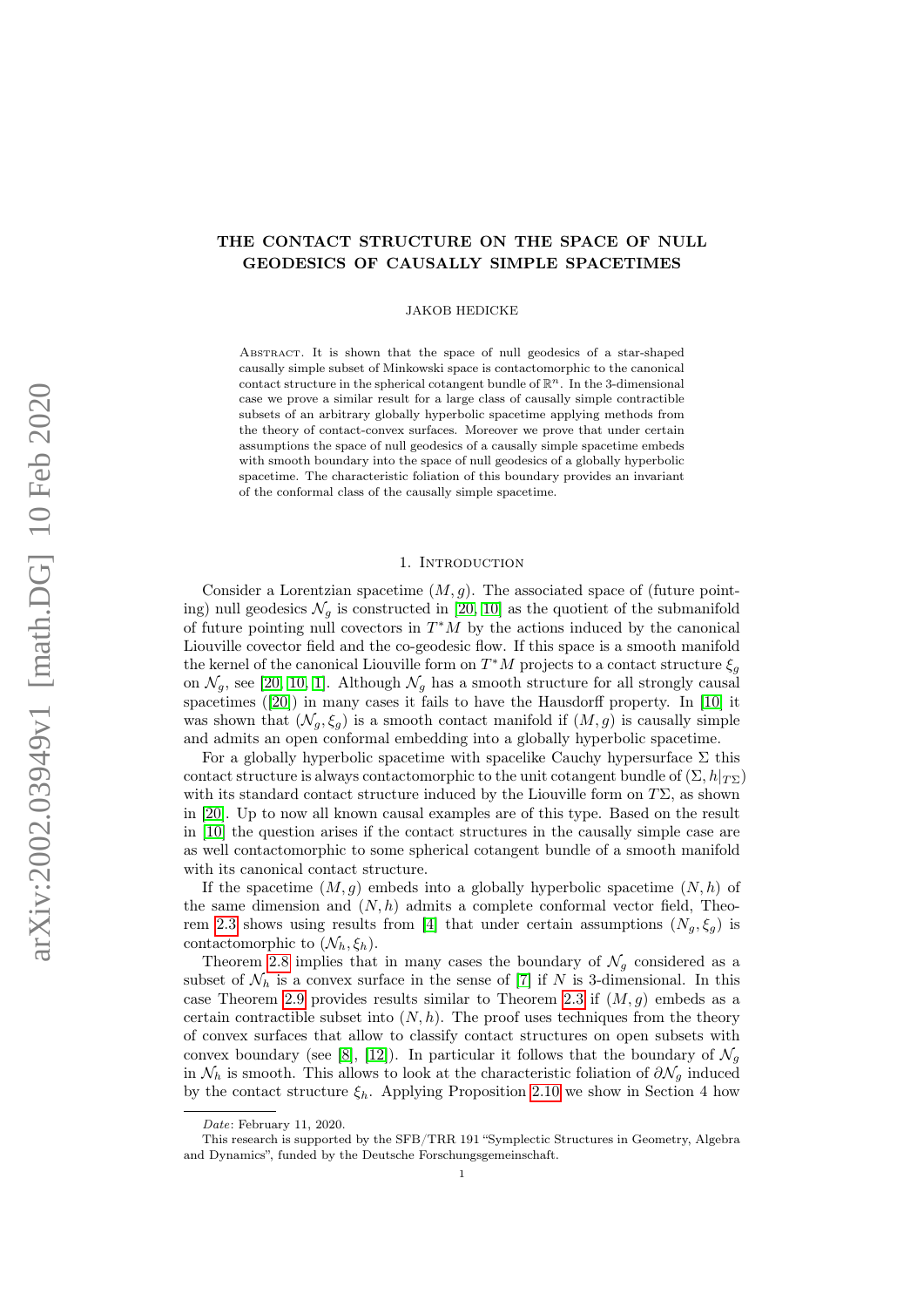the characteristic foliation on this boundary can be used to distinguish different conformal classes of causally simple Lorentzian metrics on M if  $(N, h)$  is the 3dimensional Minkowski space.

### 2. Main results

Let  $M$  be a smooth manifold and  $q$  a Lorentzian metric, i.e. a non-degenerate symmetric  $(0, 2)$ -tensor field of signature  $(-, +, \dots, +)$ . We call  $v \in TM \setminus \{0\}$ timelike if  $g(v, v) < 0$ , lightlike or null if  $g(v, v) = 0$  and  $v \neq 0$ , causal if v is timelike or lightlike and spacelike if  $g(v, v) > 0$  or  $v = 0$ . A time-orientation on  $M$  is the choice of a timelike vector field  $X$  on  $M$ . A causal vector is called future pointing with respect to a chosen time orientation if  $g(v, X) \leq 0$ , else it is past pointing.

Following [\[22\]](#page-15-1) define a *spacetime* to be a connected and time-oriented Lorentzian manifold. Given a spacetime  $(M, g)$  denote by  $\mathcal{N}_q$  its space of future directed null geodesics (up to affine re-parametrisation), i.e. the space of inextendible future directed curves  $\gamma$  that satisfy the geodesic equation and  $g(\gamma', \gamma') = 0$ .

A natural topology on this space can be obtained as follows ([\[18\]](#page-14-6), [\[10\]](#page-14-0)): Let

 $\mathcal{L}^*M := \{ \theta \in T^*M \setminus \{0\} | \theta = g(v, \cdot), v \text{ is future pointing, null} \}$ 

be the set of all future pointing null covectors. Then  $\mathcal{N}_q$  can be identified with the quotient of  $\mathcal{L}^*M$  with respect to the geodesic flow and the flow of the canonical Liouville covector field. As shown in [\[18\]](#page-14-6) the quotient map  $i: \mathcal{L}^*M \to \mathcal{N}_g$  naturally endows  $\mathcal{N}_g$  with a topology.

The sky of a point  $p \in M$  is the set of  $[\gamma] \in \mathcal{N}_g$  such that p lies on  $\gamma$ .

If  $(M, g)$  is strongly causal  $\mathcal{N}_g$  inherits a smooth structure (see [\[22\]](#page-15-1) for the definitions of the causal hierarchy). Note that this smooth structure is in general not Hausdorff. In [\[19\]](#page-14-7) Low showed that the Hausdorff property is equivalent to the null pseudo-convexity of  $(M, q)$ .

## **Example.** i) In the case when  $(M, g)$  is globally hyperbolic with Cauchy hypersurface  $\Sigma$  one can easily show that  $\mathcal{N}_g \cong ST^*\Sigma$  (see [\[20\]](#page-15-0)). Thus for globally hyperbolic spacetimes  $\mathcal{N}_g$  is always a smooth manifold.

ii) Consider the Minkowski space  $\mathbb{R}^{1,n}$ , i.e.  $\mathbb{R}^{n+1}$  with Minkowski metric  $\eta =$  $-dx_0^2+dx_1^2+\cdots+dx_n^2$  for the standard coordinates  $(x_0,\cdots,x_n)$ . Removing a point  $p \in \mathbb{R}^{1,n}$  one obtains a strongly causal spacetime such that its space of null geodesics is not Hausdorff: Every sequence of null geodesic converging to a null geodesic through p has two limits.

Example ii) shows that strong causality is not enough to ensure that the space of null geodesics is a smooth manifold, since the Hausdorff condition is violated.

In the case when  $(M, q)$  embeds into a globally hyperbolic spacetime of the same dimension the following theorem holds, see [\[10\]](#page-14-0):

**Theorem 2.1.** Let  $(M, g)$  be a causally simple spacetime that embeds with an open conformal embedding into a globally hyperbolic spacetime  $(N, h)$ . Then  $\mathcal{N}_q$  is Hausdorff.

**Remark.** In [\[28,](#page-15-2) Theorem 2] it is stated that for strongly causal  $(M, g)$  the Hausdorffproperty of  $\mathcal{N}_g$  implies that  $(M, g)$  is causally simple.

A *contact manifold* is a smooth manifold  $M^{2n+1}$  with a smooth hyperplane distribution  $\xi \subset TM$  that is maximally non-integrable, i.e. locally  $\xi$  is the kernel of a 1-form  $\alpha$  such that  $\alpha \wedge (d\alpha)^n$  is a volume form. If  $\alpha$  is globally defined, it is a *contact* form for  $\xi$ . We say that two contact manifolds  $(M_1, \xi_1)$  and  $(M_2, \xi_2)$  are contactomorphic, if there exists a diffeomorphism  $f: M_1 \to M_2$  such that  $df(\xi_1) = \xi_2$ . contact vector field is a vector field such that its flow consits of contactomorphisms.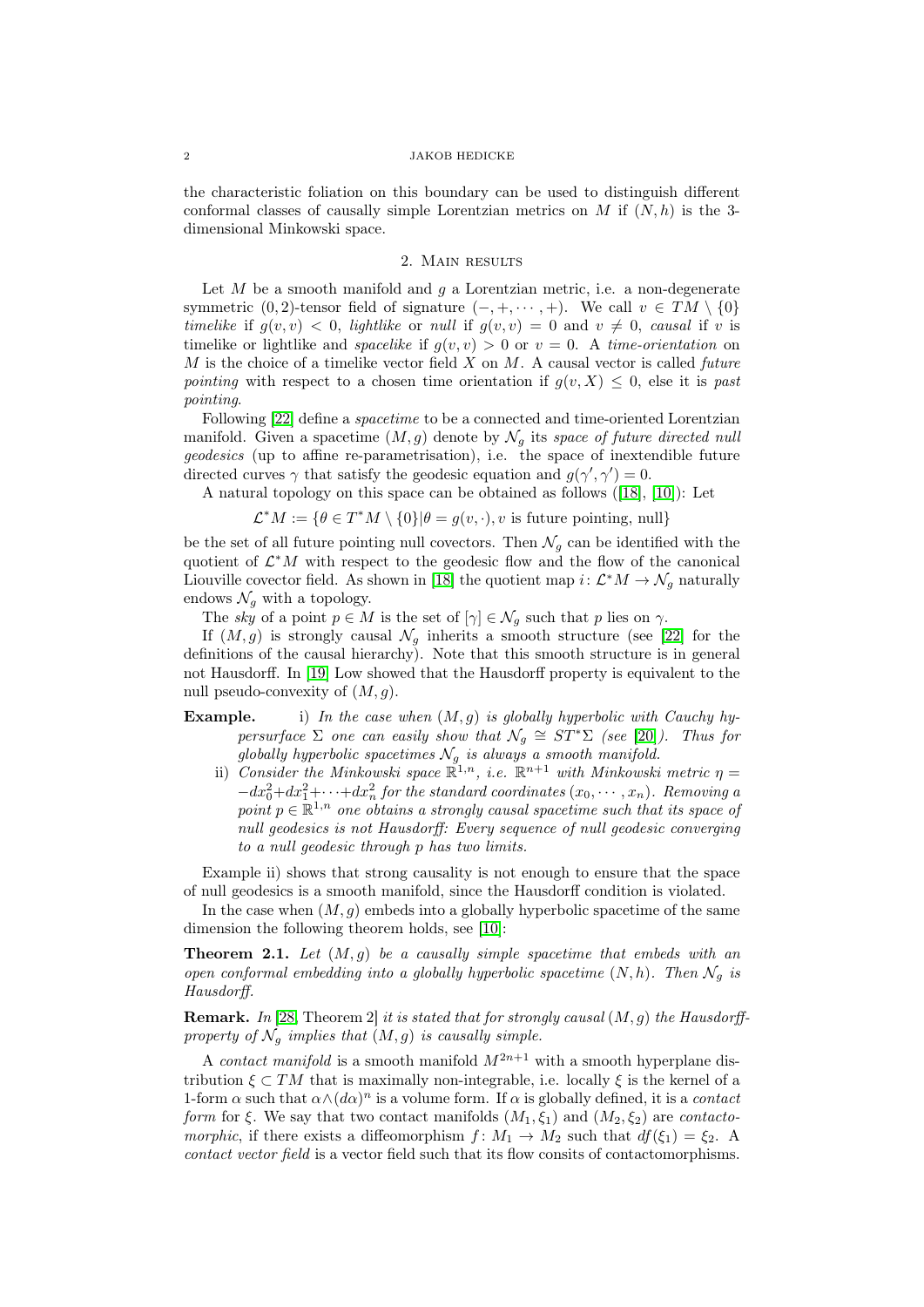Given a contact form  $\alpha$ , the Reeb vector field of  $\alpha$  is uniquely defined by

$$
\alpha(R_{\alpha}) = 1
$$

$$
d\alpha(R_{\alpha}, \cdot) = 0
$$

Moreover, for any smooth function f there exists a unique contact vector field  $X_f$ called the contact Hamiltonian vector field defined by

$$
\alpha(X_f) = f
$$
  

$$
d\alpha(X_f, \cdot) = df(R_\alpha)\alpha - df.
$$

For a detailed overview on contact geometry see for example [\[6\]](#page-14-8).

Example. Consider a Riemannian manifold  $(\Sigma, k)$ .

Let  $\lambda$  be the canonical Liouville form on  $T^*\Sigma$  defined by

$$
\lambda_{\theta}(v) := \theta(d\pi(v)),
$$

where  $\pi: T^*\Sigma \to \Sigma$  denotes the canonical projection. Denote by

$$
ST^*\Sigma := \{\theta \in T^*\Sigma | k^*(\theta, \theta) = 1\}
$$

the unit cotangent bundle. Then one can show that  $\xi_{st} := \text{ker}(\lambda|_{ST^*S})$  defines a contact structure on  $ST^*\Sigma$  (see [\[6\]](#page-14-8)). Moreover, the unit cotangent bundles defined by two different Riemannian metrics on  $\Sigma$  are contactomorphic.

As mentioned above, the space of null geodesics, provided it is a smooth manifold, naturally carries a contact structure: Let  $(M, g)$  be a spacetime such that  $\mathcal{N}_q$  is a smooth manifold. Although the projection map  $i: \mathcal{L}^* \to \mathcal{N}_g$  does not map the Liouville form to a well-defined 1-form, the kernel of  $\lambda|_{\mathcal{L}^*M}$  projects to a contact structure  $\xi_q$  on  $\mathcal{N}_q$ (see [\[18\]](#page-14-6)).

As mentioned before, in the globally hyperbolic case  $(\mathcal{N}_g, \xi_g)$  is always contactomorphic to  $(ST^*\Sigma, \xi_{st})$ , where  $\Sigma \subset M$  is an arbitrary Cauchy surface. The main goal of the following results is to analyse the contact structure in the cases other than globally hyperbolic spacetimes.

Since the image of null geodesics is invariant under conformal maps (see e.g. [\[2\]](#page-14-9)) one can show that the space of null geodesics and its contact structure are invariant under conformal diffeomorphisms, i.e. a conformal diffeomorphism of the underlying Lorentzian manifold induces a contactomorphism of its space of null geodesics. In view of this property, one can construct the space of light rays for the conformal class of a Lorentzian metric as the space of images of null geodesics. The space of light rays naturally carries a contact structure and is contactomorphic to the space of null geodesics of every element of the conformal class (see [\[1\]](#page-14-1)).

The conformal invariance of the space of null geodesics relates the following definition with the notion of a contact star-shaped subset (see [\[4\]](#page-14-2)):

<span id="page-2-0"></span>**Definition 2.2.** Let  $(M, q)$  be a spacetime. A conformal Killing vector field is a vector field on M whose flow consits of conformal diffeomorphisms.

We call a relatively compact open subset  $U \subset M$  conformally star-shaped if there exists a complete conformal Killing vector field X such that the following conditions hold:

- Every flow line of  $X$  intersects  $\partial U$  at most once.
- $\bullet$  U  $\varphi_t^X(U) = M.$

 $t\geq 0$ 

**Example.** Consider the  $(n + 1)$ -dimensional Minkowski space  $\mathbb{R}^{1,n}$ . The map  $f_s \colon \mathbb{R}^{n+1} \to \mathbb{R}^{n+1}$ ,  $(t, x) \mapsto (e^s t, e^s x)$  for  $s \in \mathbb{R}$  defines a complete conformal flow on  $\mathbb{R}^{1,n}$ . Given any relatively compact star-shaped open set  $U \subset \mathbb{R}^{n+1}$  containing the origin we have  $\bigcup f_s(U) = \mathbb{R}^{n+1}$ . Up to translation we can assume that  $s>0$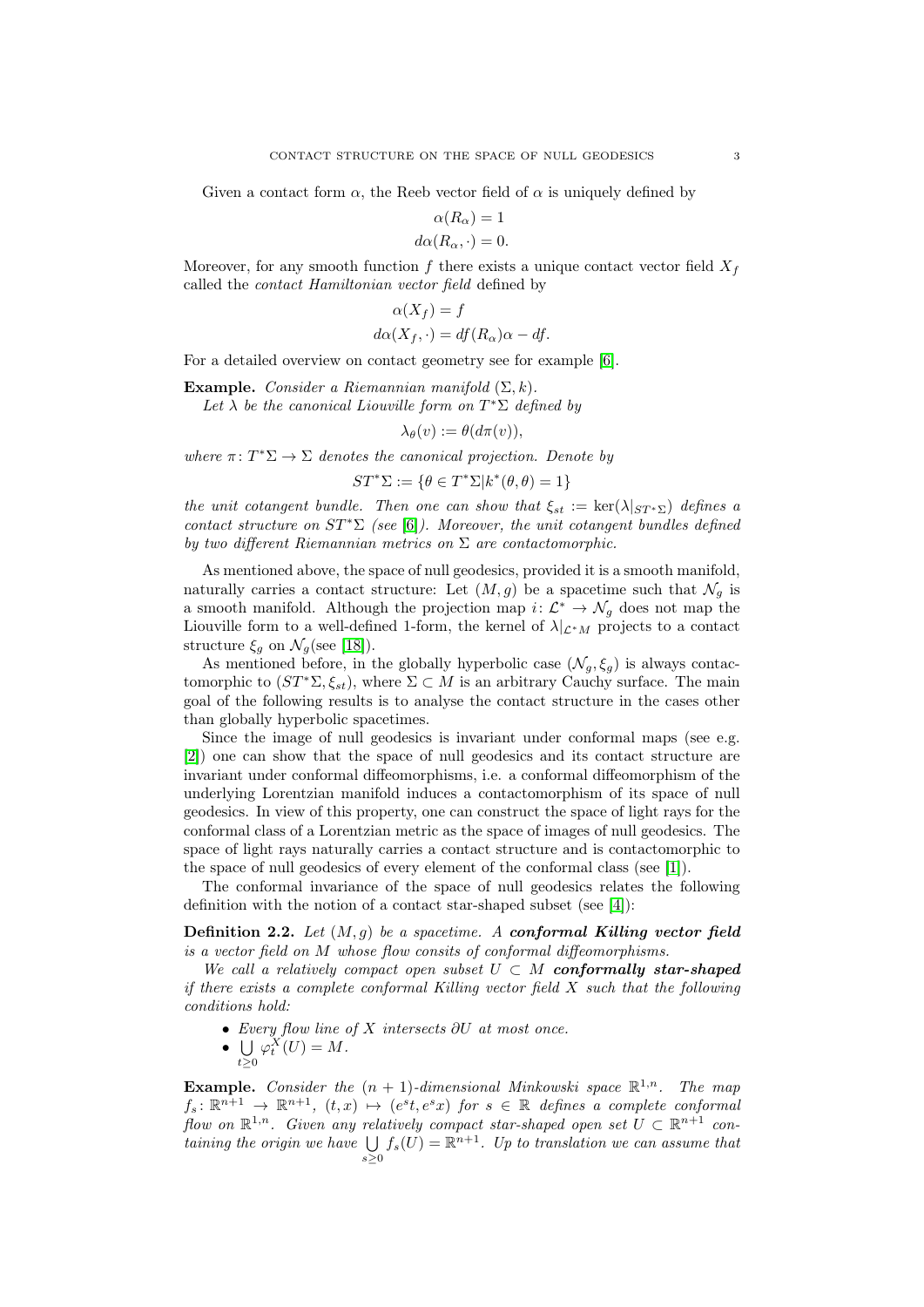U is centred at the origin. Then every ray in  $\mathbb{R}^{n+1}$  starting at 0 intersects  $\partial U$  in a unique point, i.e. U is conformally star-shaped in  $\mathbb{R}^{1,n}$ .

For a subset U of a globally hyperbolic spacetime  $(N, h)$  denote the metric induced on U by  $g_U := h|_U$  and its space of null geodesics by  $(\mathcal{N}_U, \xi_U)$ . Moreover, denote by  $i_U: U \to N$  the inclusion map and by  $i_U: \mathcal{N}_U \to \mathcal{N}_h$  the induced map on the spaces of null geodesics sending a null geodesic in  $U$  to its extension in  $N$ .

<span id="page-3-0"></span>**Theorem 2.3.** Let  $(N, h)$  be a globally hyperbolic spacetime with Cauchy surface Σ. Let  $U ⊂ N$  be conformally star-shaped such that the map  $ι<sub>U</sub>$  is an embedding. Then

$$
(\mathcal{N}_U, \xi_U) \cong (\mathcal{N}_h, \xi_h) \cong (ST^* \Sigma, \xi_{st}).
$$

Example. There exist causally simple subsets M of a globally hyperbolic spacetime  $(N, h)$  such that  $\iota_M$  is not injective. Consider  $N = \mathbb{R} \times S^n$  with the metric  $h =$  $-dt^2+g_{st}$ , where  $g_{st}$  is the standard Riemannian metric on  $S^n$  of constant curvature 1. Let  $M = \mathbb{R} \times H$ , where H denotes a hemisphere of  $S<sup>n</sup>$ . Then  $(M, h|_M)$  is causally simple because  $(H, g_{st}|_H)$  is geodesically convex (see [\[10\]](#page-14-0)), but all null geodesics in N except those projecting to the equator intersect M infinitely many times. Note that  $\mathcal{N}_M$  is diffeomorphic to  $\mathbb{R}^n \times S^{n-1}$ , i.e. to the co-sphere bundle of  $\mathbb{R}^n$ . Given a null geodesic  $[\gamma]$  in  $\mathcal{N}_h$  every intersection point of  $\gamma$  with  $\partial M$  uniquely determines an element in  $\mathcal{N}_M$ . Thus  $\mathcal{N}_M$  is determined by the union over all  $t \in \mathbb{R}$  of the unit tangent vectors of  $T({t} \times \partial H)$  pointing into  ${t} \times \partial H$ . For  $p \in \partial H \cong S^{n-1}$  the set of unit tangent vectors pointing into H is diffeomorphic to  $\mathbb{R}^{n-1}$ , i.e.

$$
\mathcal{N}_M \cong \mathbb{R} \times \partial H \times \mathbb{R}^{n-1} \cong \mathbb{R}^n \times S^{n-1}.
$$

**Corollary 2.4.** Let  $U \subset \mathbb{R}^{1,n}$  be a causally simple and star-shaped open subset. Then

$$
(\mathcal{N}_U, \xi_U) \cong (\mathcal{N}_\eta, \xi_\eta) \cong (ST^* \mathbb{R}^n, \xi_{st}).
$$

Proof. Due to Example [2](#page-2-0) and Theorem [2.3](#page-3-0) the corollary is true for relatively compact star-shaped subsets of  $\mathbb{R}^{1,n}$ .

Let U be an arbitrary star-shaped open subset of  $\mathbb{R}^{1,n}$ . Then U can be conformally embedded into a causal diamond, i.e. the domain of dependence of a unit circle in  $\{0\} \times \mathbb{R}^n$  (see e.g. [\[24\]](#page-15-3)). The image of this embedding is relatively compact and star-shaped in  $\mathbb{R}^{1,n}$ , i.e. its space of null geodesics is contactomorphic to  $(\mathcal{N}_n, \xi_n)$ . The conformal embedding of U induces a contactomorphism  $(\mathcal{N}_U, \xi_U) \cong (\mathcal{N}_n, \xi_n)$ 

<span id="page-3-1"></span>**Definition 2.5.** Let  $(N, h)$  be globally hyperbolic. We call an open relatively compact subset  $K \subset N$  strongly null convex if the following conditions are satisfied:

- 1) The map  $\iota_K \colon \mathcal{N}_K \to \mathcal{N}_h$  is an embedding.
- 2) ∂K is the level set of a smooth function H such that H is regular near  $\partial K$ and  $\text{Hess}_h(H)(v, v) \neq 0$  for all  $v \in \mathcal{L}N \cap T\partial K$ .
- 3) every null geodesic tangent to  $\partial K$  intersects  $\partial K$  in a unique point.

Given a surface F in a 3-dimensional contact manifold  $(M, \xi)$  its *characteristic foliation* is the singular foliation defined by the singular line bundle  $\xi \cap TF$ . This singular line bundle can be defined by a vector field vanishing at the singular points, i.e. for all  $p \in F$  such that  $T_p F = \xi_p$  (see [\[6\]](#page-14-8)).

To analise the contact structure for causally simple subsets of a 3-dimensional globally hyperbolic spacetime, we will use results from the theory of convex surfaces introduced by Giroux [\[7\]](#page-14-3).

**Definition 2.6.** A closed surface  $F \subset (M, \xi)$  in a 3-dimensional contact manifold is called **convex** if there exists a neighbourhood U of F and a contact vector field  $Y \in \Gamma(TU)$  transverse to F.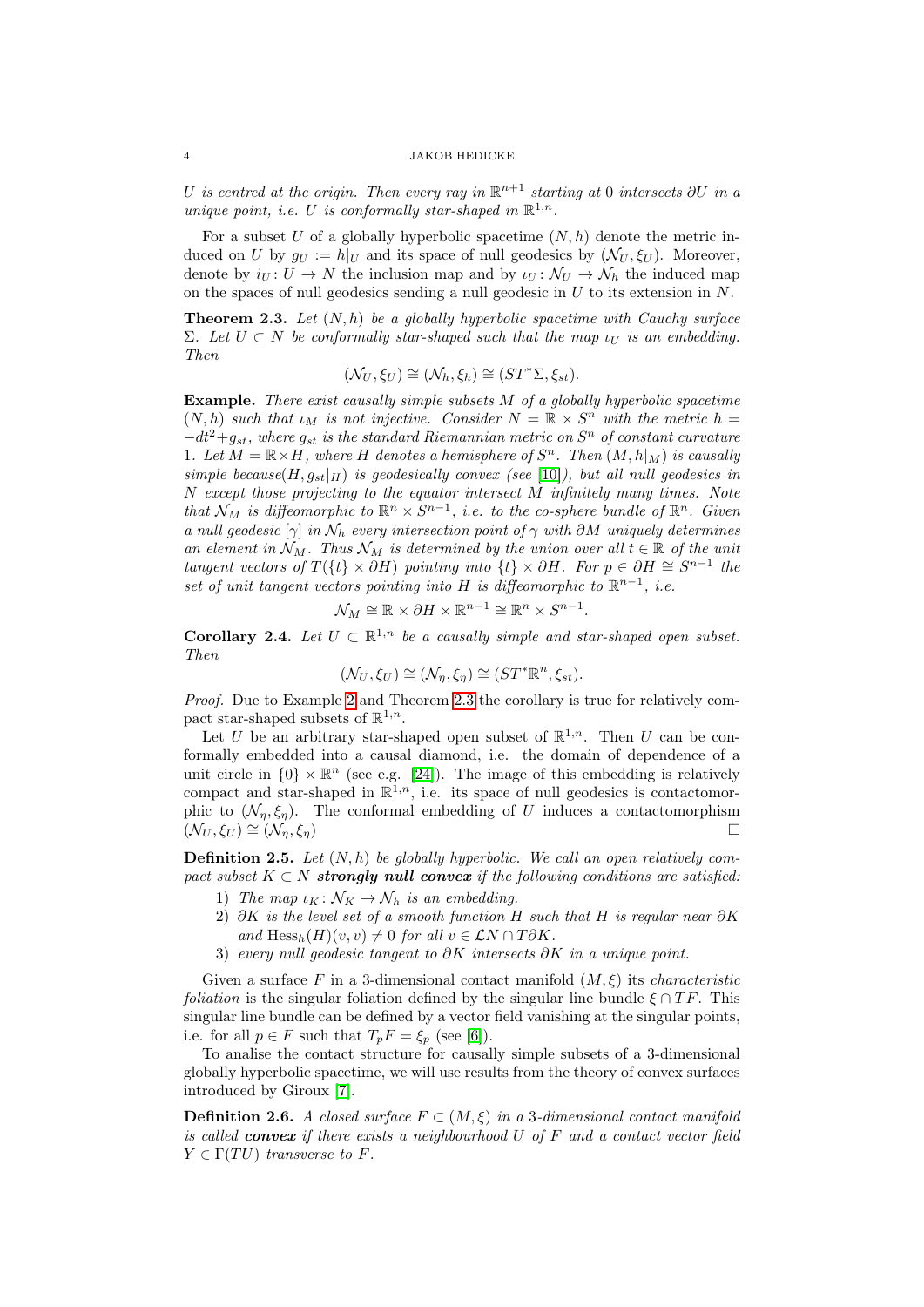The dividing set of  $F$  is the multi curve

$$
\Gamma_Y := \{ x \in F | Y_x \in \xi_x \}.
$$

Note that  $\Gamma_Y$  is a collection of smooth circles in F. Moreover  $\Gamma_Y$  is always transverse to the characteristic foliation (see e.g. [\[7\]](#page-14-3), [\[5\]](#page-14-10)). The dividing set divides the characteristic foliation in the sense of [\[6,](#page-14-8) Definition 4.8.3]. In particular this property does not depend on the choice of the transverse contact vector field.

Giroux in [\[8\]](#page-14-4) and Honda in [\[12\]](#page-14-5) were independently able to classify contact structures on solid tori with convex boundary. It turns out that the geometry of a solid torus with convex boundary only depends on the dividing set of the boundary and not on its characteristic foliation.

Proposition [2.8](#page-4-0) and the results by Giroux, Honda , Kanda and Makar-Limanov ([\[8\]](#page-14-4), [\[12\]](#page-14-5), [\[14\]](#page-14-11), [\[21\]](#page-15-4)) provide a method to compare the contact structure of different causally simple (possibly non conformally star-shaped) subsets in the 3-dimensional case.

Let  $(N, h)$  be a 3-dimensional globally hyperbolic spacetime. Consider a strongly null convex subset  $K \subset N$ . Denote by  $T_K$ ,  $L_K$  and  $S_K$  the timelike, lightlike and spacelike part of  $\partial K$ , i.e.

$$
T_K := \{ p \in \partial K : h|_{T_p \partial K \times T_p \partial K}
$$
 is a Lorentzian metric}  
\n
$$
L_K := \{ p \in \partial K : h|_{T_p \partial K \times T_p \partial K}
$$
 is degenerate}  
\n
$$
S_K := \{ p \in \partial K : h|_{T_p \partial K \times T_p \partial K}
$$
 is a Riemannian metric $\}.$ 

For a strongly null convex K denote by  $\mathcal{L}\partial K$  the set of future pointing null vectors tangent to  $\partial K$ . The canonical Liouville vector field on TM induces an  $\mathbb{R}_{>0}$ -action on  $\mathcal{L}\partial K$  whose quotient we denote by  $\mathcal{L}\partial K/\mathbb{R}_{>0}$ . There is a natural bijection  $\sigma: \partial \mathcal{N}_K \to \mathcal{L} \partial K / \mathbb{R}_{>0}$  mapping  $[\gamma] \in \partial \mathcal{N}_K$  to the equivalence class of  $\gamma' \cap T\partial K.$ 

<span id="page-4-2"></span>**Proposition 2.7.** Let K be strongly null convex. Then  $\sigma$  is a diffeomorphism between smooth manifolds. Moreover the part of  $\partial \mathcal{N}_{g_K}$  where the characteristic foliation is not singular defines a two fold cover over  $T_K$ . The leaves of the characteristic foliation project to smooth lightlike curves on ∂K and the foliation is singular at a geodesic  $[\gamma]$  if and only if  $\gamma$  intersects  $L_K$ .

<span id="page-4-0"></span>**Theorem 2.8.** Let  $K \subset (N, h)$  be strongly null convex. Then  $\partial \mathcal{N}_{g_K}$  is a convex surface in  $\mathcal{N}_h$ .

Question. In all known examples of strongly null convex contractible subsets K of a 3-dimensional globally hyperbolic spacetime, the timelike and lightlike boundary are similar to the one of the open unit ball in  $\mathbb{R}^{1,2}$  (see Figure [1\)](#page-10-0). Therefore one could ask the question if for arbitrary contractible strongly null convex  $K$ ,  $T_K$ is diffeomorphic to  $\mathbb{R} \times S^1$  and  $L_K$  consists of two embedded circles that are the boundary of  $T_K$ .

<span id="page-4-1"></span>**Theorem 2.9.** Let  $K$  be a strongly null convex subset of a 3-dimensional globally hyperbolic spacetime. Assume that  $K$  is contractible through causally simple subsets,  $T_K$  is diffeomorphic to  $\mathbb{R} \times S^1$  and that  $L_K$  consists of two embedded circles that are the boundary of  $T_K$ . Then

$$
(\mathcal{N}_K, \xi_K) \cong (ST^*\mathbb{R}^2, \xi_{st}).
$$

**Remark.** In all known examples of contractible strongly null convex subsets  $K$  of a 3-dimensional globally hyperbolic spacetime, all connected components of the boundary of  $\partial \mathcal{N}_{q_K}$  are diffeomorphic to a convex torus with two circles of singularities as described in  $[5, \text{Example } 2.27]$  $[5, \text{Example } 2.27]$  (see also Figure [1\)](#page-10-0). The assumption that K is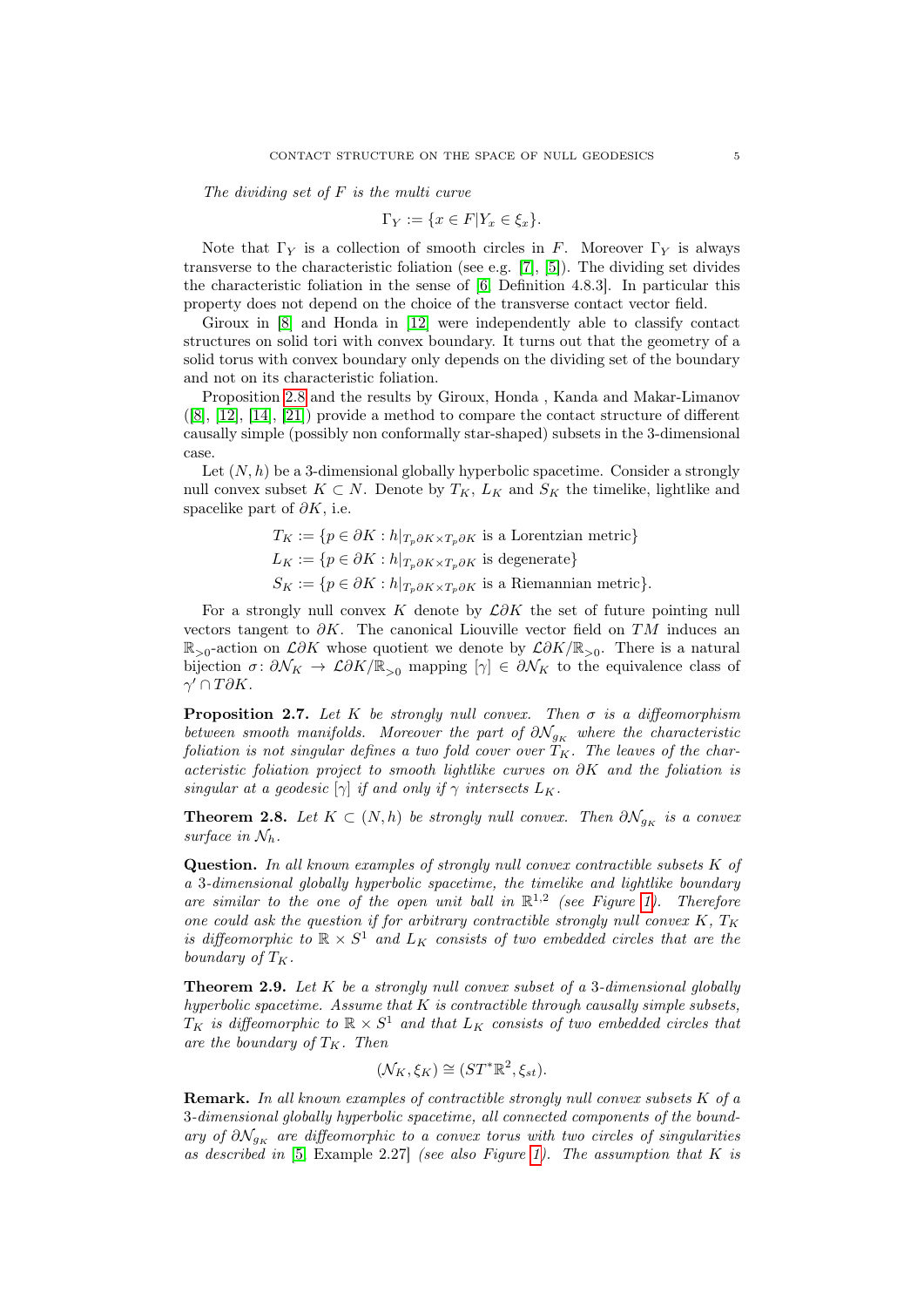contractible is necessary, since in general the topology of  $\mathcal{N}_{g_K}$  can differ depending on the topology of  $K$ :

Consider  $(\mathbb{R}^n \setminus \{0\}, g)$ , where g is a complete Riemannian metric on  $\mathbb{R}^n \setminus \{0\}$  that coincides with the euclidean metric outside of  $B_1^n(0)$ , the (euclidean) ball of radius  $\frac{1}{2}$ . Let  $(N, h) := (\mathbb{R} \times \mathbb{R}^n \setminus \{0\}, -dt^2 + g)$  and  $K^2 := B^{n+1}(0) \setminus (\{0\} \times (-1, 1)$ . Then K is strongly null convex in N and the timelike/lightlike part of  $\partial K$  are identical to the one of  $B^{n+1}(0)$  in Minkowski space.

While the space of null geodesics of  $\mathcal{N}_{B^{n+1}(0)} \cong \mathbb{R}^n \times S^{n-1}$  due to Theorem [2.3,](#page-3-0)  $\mathcal{N}_K$  is diffeomorphic to  $(\mathbb{R}^n \setminus \{0\}) \times S^{n-1}$ : The flow defined in Example [2](#page-2-0) defines a conformal flow on  $(N, h)$ , i.e.  $K$  is conformally star-shaped.

<span id="page-5-0"></span>**Proposition 2.10.** Let  $i_1: (M, g_1) \to (\mathbb{R}^{1,2}, \eta), i_2: (M, g_2) \to (\mathbb{R}^{1,2}, \eta)$  be conformal embeddings into Minkowski space. Assume that  $i_1(M)$  and  $i_2(M)$  are strongly null convex. If there exists a conformal diffeomorphism  $F: (M, g_1) \rightarrow (M, g_2)$ then there is a contactomorphism  $\varphi: (\mathcal{N}_\eta, \xi_\eta) \to (\mathcal{N}_\eta, \xi_\eta)$  such that  $\varphi(\partial \mathcal{N}_{i_1(M)}) =$  $\partial \mathcal{N}_{i_2(M)}$ , i.e. the characteristic foliations induced by  $\xi_\eta$  on  $\partial \mathcal{N}_{i_1(M)}$  and  $\partial \mathcal{N}_{i_2(M)}$ coincide.

*Proof.* The map  $i_2 \circ F \circ i_1^{-1}|_{i_1(M)}$  defines a conformal diffeomorphism from  $i_1(M)$ to  $i_2(M)$ . As a conformal map between open subsets of  $\mathbb{R}^{1,2}$ , F can be extended up to a closed set of singularities to all of  $\mathbb{R}^{1,2}$  (see e.g. [\[15,](#page-14-12) [23\]](#page-15-5)): Every conformal map on a connected open subset of  $\mathbb{R}^{1,2}$  is a composition of dilatations, translations, elements of  $O(1, 2)$  and maps of the form

$$
x \mapsto \frac{x - \eta(x, x)b}{1 - 2\eta(x, b) + \eta(x, x)\eta(b, b)},
$$

where  $b \in \mathbb{R}^3$  is fixed. Since  $i_1(M)$  and  $i_2(M)$  are relatively compact, there exist open neighbourhoods  $U, V$  of  $i_1(M)$  and  $i_2(M)$  such that  $F|_U : U \to V$  is a conformal diffeomorphism. Hence  $F|_U$  lifts to a contactomorphism of open neighbourhoods of  $\mathcal{N}_{i_1(M)}$  and  $\mathcal{N}_{i_2(M)}$  such that  $\partial \mathcal{N}_{i_1(M)}$  is mapped to  $\partial \mathcal{N}_{i_2(M)}$ . This contactomorphism can be extended to  $\mathcal{N}_n$ .

In section 4 we construct a Poincaré return map that serves as an invariant of the characteristic foliation of  $\partial \mathcal{N}_K$  for certain strongly null convex  $K \subset \mathbb{R}^{1,2}$ . In many cases this invariant is easy to compute and can be used together with Proposition [2.10](#page-5-0) to distinguish conformal classes of subsets of Minkowski space.

#### 3. proofs

3.1. **Proof of Theorem [2.3.](#page-3-0)** Let  $(N, h)$  be globally hyperbolic and  $U \subset (N, h)$  be conformally star-shaped. Denote with  $(\mathcal{N}_U, \xi_U)$  its space of null geodesics. Assume  $(\mathcal{N}_U, \xi_U)$  is an open subset of  $(\mathcal{N}_h, \xi_h)$ .

Following [\[4\]](#page-14-2) define a relatively compact open subset  $V \subset \mathcal{N}_h$  to be *contact star*shaped if there exists a complete contact vector field Y (i.e. its flow  $\varphi_t^Y$  consists of contactomorphisms) such that

- Every flow line of Y intersects  $\partial V$  at most once.
- $\bullet$   $\cup$  $\varphi_t^Y(V) = \mathcal{N}_h.$

 $t\geq 0$ Denote  $V_t = \varphi_t^Y(V)$ .

To show that  $(\mathcal{N}_U, \xi_U)$  is contactomorphic to  $(\mathcal{N}_h, \xi_h)$  we follow the proof in [\[4,](#page-14-2) Proposition 3.1]:

**Lemma 3.1.** Let  $a < b$  and  $c < d$  be real constants. Then there exists a contactomorphism  $\Phi_{a,b}^{c,d} : \mathcal{N}_h \to \mathcal{N}_h$  that coincides with  $\varphi_{c-a}^Y$  on a neighbourhood of  $\partial V_a$  and with  $\varphi_{d-b}^Y$  on a neighbourhood of  $\partial V_b$ .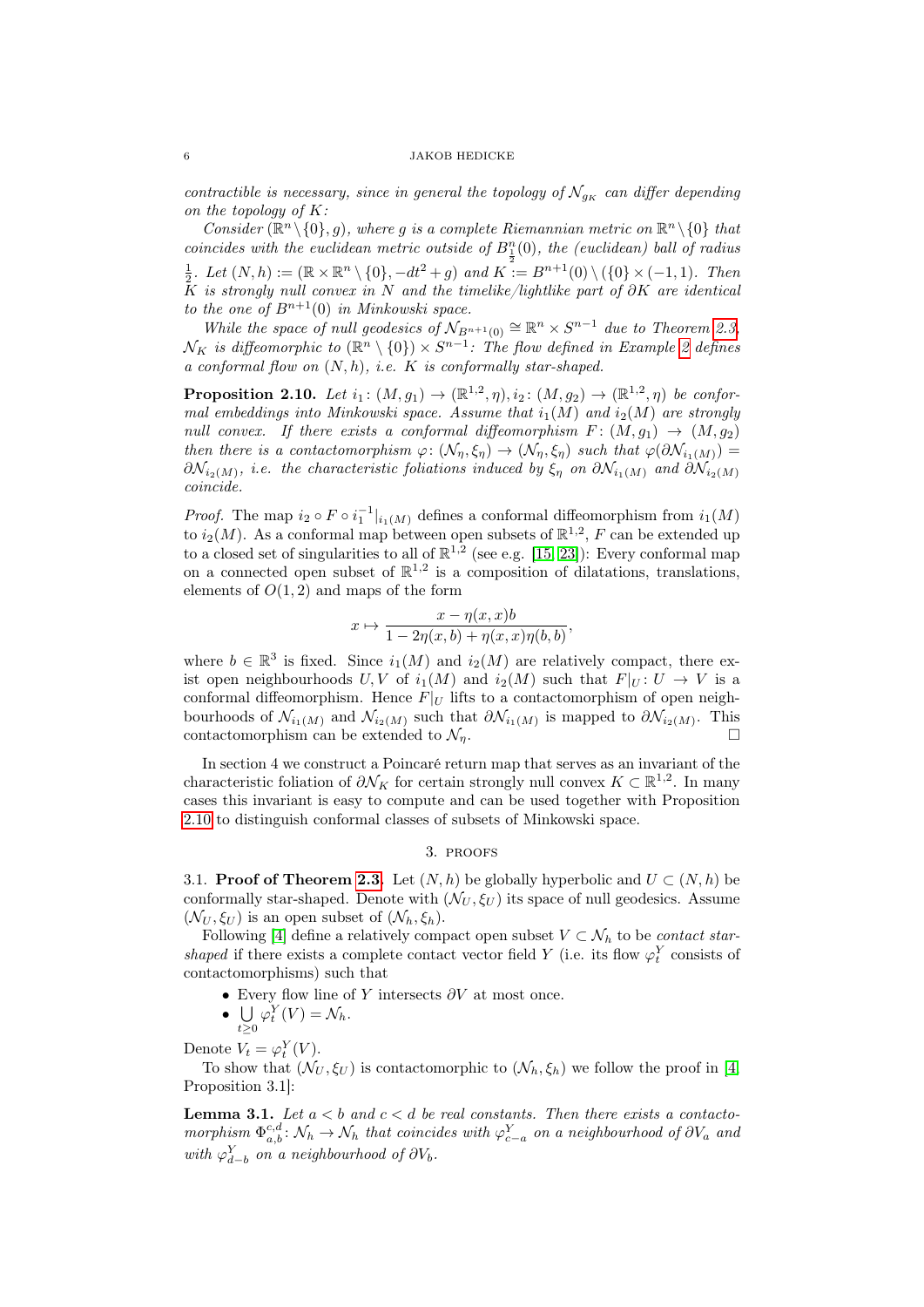*Proof.* Assume  $a = c$ , the general case follows by taking  $\Phi_{a,b}^{c,d} = \varphi_{c-a}^{Y} \circ \Phi_{a,d-c+a}^{a,b}$ . Choose a contact form  $\alpha$  for  $\xi_h$ . Let  $a < q_1 < q_2 < \min\{b, d\}$ . Since  $\varphi_t^Y$  is complete and V is relatively compact it follows that  $V_{q_1} \subset V_{q_2}$ . Hence one can find a smooth function F on  $\mathcal{N}_h$  such that  $F([\gamma]) = 0$  for  $[\gamma] \in V_{q_1}$  and  $F([\gamma]) = \alpha(Y)$  for  $[\gamma] \notin V_{q_2}$ . Then  $\Phi_{a,b}^{a,d}$  can be defined as the flow of the contact Hamiltonian vector field of F at time  $d - b$ .

**Lemma 3.2.** Let  $V \subset \mathcal{N}_h$  be contact star-shaped. Then V is contactomorphic to  $\mathcal{N}_h$ .

*Proof.* Let  $(s_n)$ ,  $(r_n)$  be strictly increasing sequences such that  $s_n \to -1$  and  $r_n \to$  $\infty$ . Due to the previous Lemma a contactomorphism from V to  $\mathcal{N}_h$  is given by

$$
\varphi([\gamma]) = \begin{cases} \varphi_{r_1-s_1}^Y([\gamma]) & \text{for } [\gamma] \in V_{s_1} \\ \Phi_{s_n,s_{n+1}}^{r_n,r_{n+1}}([\gamma]) & \text{for } [\gamma] \in V_{s_{n+1}} \setminus V_{s_n} \end{cases}.
$$

**Lemma 3.3.** Let  $U \subset (N, h)$  be conformally star-shaped such that  $\mathcal{N}_U \subset \mathcal{N}_h$  is open. Then  $\mathcal{N}_U$  is contact star-shaped in  $\mathcal{N}_h$ .

Proof. Since conformal maps between spacetimes lift to contactomorphisms of their spaces of null geodesics, the conformal Killing vector field X defines a contact vector field  $\mathcal X$  on  $\mathcal N_h$  with a complete flow. Obviously

$$
\bigcup_{t\geq 0}\varphi_t^{\mathcal{X}}(U)=\mathcal{N}_h.
$$

Assume there exists a  $[\gamma] \in \partial \mathcal{N}_U$  and  $t_0 > 0$  such that  $\varphi_{t_0}^{\mathcal{X}}([\gamma]) \in \partial \mathcal{N}_U$ . Then one can find a point p on  $\gamma$  such that  $\varphi_{t_0}^X \in \partial U$ . But this implies that  $p \in U$ , i.e.  $[\gamma] \in \mathcal{N}_U$  contradicting  $[\gamma] \in \partial \mathcal{N}_U$ . This shows that every non constant flow line intersects  $\partial \mathcal{N}_U$  at most once.

## 3.2. Proof of Proposition [2.7](#page-4-2) and Theorem [2.8.](#page-4-0)

<span id="page-6-0"></span>**Lemma 3.4.** Let  $(N, h)$  be a globally hyperbolic spacetime and  $K \subset N$  be strongly null convex. Then  $\partial \mathcal{N}_K \subset \mathcal{N}_h$  is smooth.

*Proof.* By definition  $\mathcal{N}_K$  is an open subset of  $\mathcal{N}_h$ , i.e it is a smooth manifold.

Let  $H: N \to [-1,1]$  be smooth and regular near  $\partial K = H^{-1}(0)$ . Assume that  $Hess_h(H)(v, v) \neq 0$  for all  $v \in \mathcal{L}N \cap T\partial K$  and that  $H(K) > 0$  and  $H(N \setminus \overline{K}) < 0$ . Choose  $\epsilon > 0$  such that  $U := H^{-1}((-\epsilon, \epsilon))$  is a tubular neighbourhood of  $\partial K$  and  $Hess_h(H)(v, v) \neq 0$  for all  $v \in \mathcal{L}U$  with  $dH(v) = 0$ .

Claim: The map

$$
G \colon \mathcal{N}_h \to [-1, 1]
$$

$$
[\gamma] \mapsto \sup_{p \in \gamma} H(p)
$$

is smooth near  $\partial \mathcal{N}_K$ .

Denote by  $\mathcal{N}_h(U)$  the set of null geodesics in N intersecting U. Note that  $\mathcal{N}_U$ is in general not the space of null geodesics of  $U$ . This is only the case if the map  $\iota_U \colon \mathcal{N}_{h|_U} \to \mathcal{N}_h$  induced by the inclusion map is an embedding. Since K is relatively compact, for  $[\gamma] \in \mathcal{N}_h(U)$  there exists a  $t_0$  such that  $H(\gamma(t_0)) = G([\gamma])$ . Note that at  $\gamma(t_0)$  one has

$$
dH(\gamma'(t_0)) = \frac{d}{dt}|_{t=t_0} H(\gamma(t)) = 0 = h(\text{grad}_h(H), \gamma'(t_0)),
$$

i.e.  $\gamma'(t_0)$  is tangent to  $H^{-1}(c)$  for some  $c \in (-\epsilon, \epsilon)$ .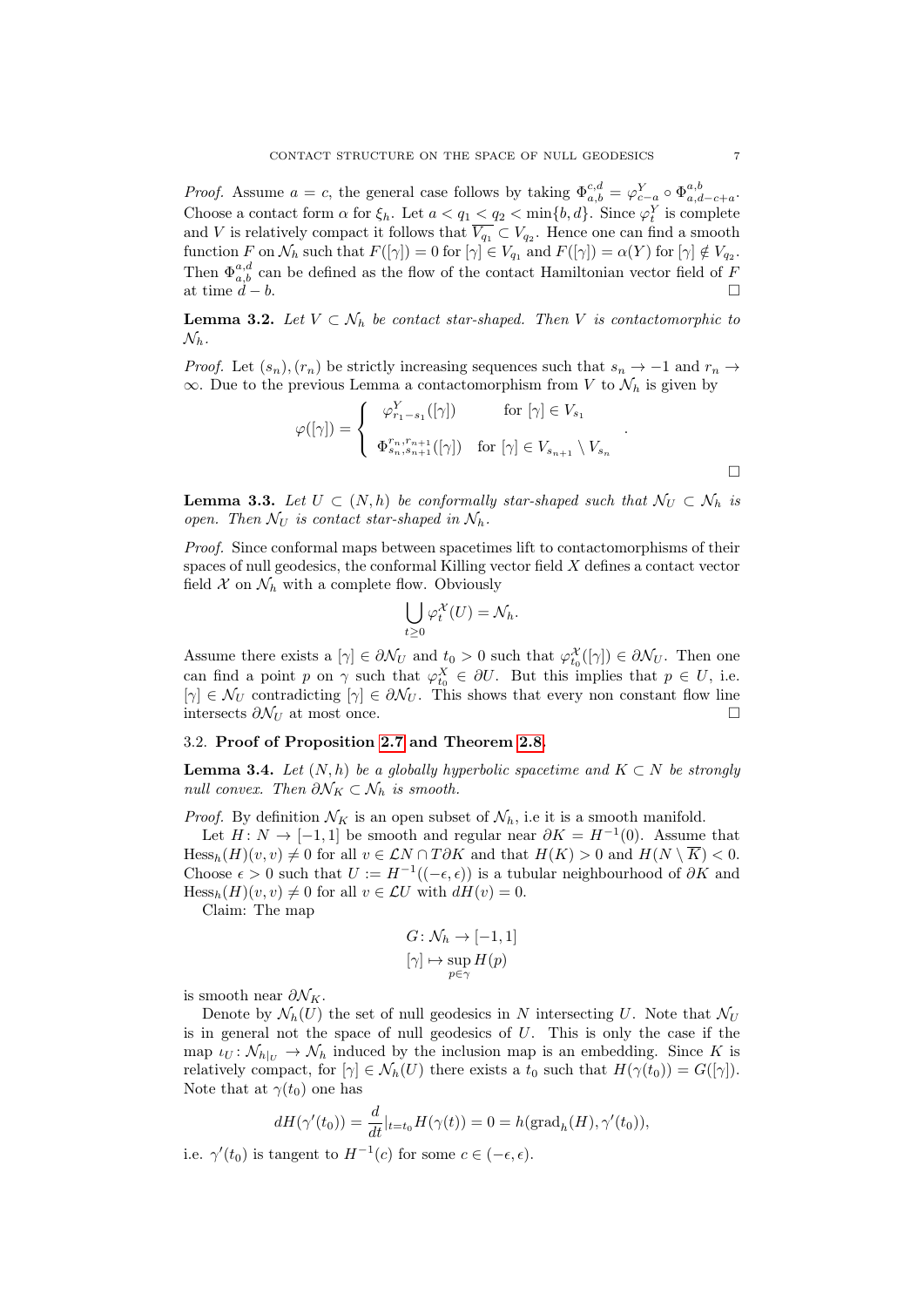Let  $[\gamma_0] \in \partial \mathcal{N}_K$ . Clearly  $\gamma_0$  is tangent to  $\partial K$  at a point  $\gamma_0(t_0)$ . Moreover due to property 3) in Definition [2.5](#page-3-1)  $H(\gamma_0(t_0))$  is the unique global maximum of H along  $\gamma_0$ , i.e.  $G([\gamma_0]) = H(\gamma_0(t_0)) = 0$ . Take a globally hyperbolic open neighbourhood  $V \subset U$  around  $\gamma(t_0)$ . Then  $\mathcal{N}_V \cong ST\Sigma$ , where  $\Sigma$  is a Cauchy hypersurface in V. W.l.o.g assume that  $\gamma(t_0) \in \Sigma$  and the orthogonal projection of  $\gamma'(t_0)$  to  $\Sigma$  lies in STΣ.

Choose  $\delta > 0$  such that  $\gamma_v(t) \in U$  for all  $v \in ST\Sigma$  and  $t \in (-\delta, \delta)$ , where  $\gamma_v$ denotes the geodesic induced by  $v \in ST\Sigma$ . Define a smooth function

$$
\begin{aligned} &f\colon (-\delta,\delta)\times ST\Sigma\to\mathbb{R} \\ & (t,v)\mapsto h(\mathrm{grad}_h(H),\gamma'_v(t)). \end{aligned}
$$

For a non-trivial smooth family  $t_s \subset (-\delta, \delta)$  one has

$$
\frac{d}{ds}|_{s=0}f(t_s, v) = \frac{d}{ds}|_{s=0}(t_s) \text{Hess}_h(H)(\gamma'_v(t_0), \gamma'_v(t_0)) \neq 0.
$$

Hence  $df_{(t,v)} \neq 0$  for all  $(t, v) \in (-\delta, \delta) \times ST\Sigma$ . Therefore  $f^{-1}(0)$  is a smooth co-dimension 1 submanifold of  $(-\delta, \delta) \times ST\Sigma$  containing  $\gamma'_0(t_0)$ . Note that property 2) in the definition of strongly null convex ensures that  $f^{-1}(0)$  is transverse to the  $(-\delta, \delta)$  component near  $\gamma'(t_0)$ .

Let  $[\gamma_s]$  be a smooth family of null geodesics with  $[\gamma_0] = [\gamma]$ . For s close to 0, there exists a smooth function  $\tau \colon \mathbb{R} \to \mathbb{R}$  such that  $\gamma_s'(\tau(s))$  intersects  $f^{-1}(0)$ , i.e.  $H(\gamma_s(\tau(s)))$  is a local maximum. Suppose there exists  $t'_s \neq \tau(s)$  such that  $H(\gamma_s(t'_s))$  is the global maximum of  $H \circ \gamma_s$  for all  $s \neq 0$ . Then  $H(\gamma_s(t'_s))$  converges to 0 for  $s \to 0$  since  $G([\gamma_0]) = 0$ . Property 3) in Definition [2.5](#page-3-1) implies  $t_s' \to t_0$ . This contradicts the transversality of  $f^{-1}(0)$  to the  $(-\delta, \delta)$  component near  $\gamma'(t_0)$ . Therefore for all s close to 0  $H(\gamma_s(\tau(s)))$  is a global maximum.

It follows that G is smooth near  $[\gamma_0]$ .

Clearly  $\partial \mathcal{N}_K = G^{-1}(0)$ . Moreover  $dG \neq 0$  in a neighbourhood around  $\partial \mathcal{N}_K$ : Let  $[\gamma] \in \partial \mathcal{N}_K$  with  $\gamma(t_0) \in \partial K$ . To show that  $dG \neq 0$  near  $\partial K$ , consider a family of null geodesics  $\gamma_s$  with  $\gamma_0 = \gamma$  such that  $G([\gamma_s]) = H(\gamma(t_s))$ . Then

$$
dG\left(\frac{d}{ds}|_{s=0} [\gamma_s]\right) = \frac{d}{ds}|_{s=0} H(\gamma_s(t_s)) = dH(J(t_0))\frac{d}{ds}|_{s=0} (t_s),
$$

where  $J(t)$  denotes the Jacobi field along  $\gamma_0$  generated by  $\gamma_s$ . Choosing a family of null geodesics such that  $J(t_0)$  is transverse to  $\partial K$ , it follows that  $dG \neq 0$  near  $\partial K$ . Using the implicit function theorem, this shows that  $\partial \mathcal{N}_K$  is smooth.  $\square$ 

**Corollary 3.5.** Let  $(N, h)$  be globally hyperbolic. Let  $i: M \times [0, 1] \rightarrow N$  be an isotopy of embeddings such that  $\partial i_s(M)$  is strongly null convex. Assume there exists an isotopy  $H: [0,1] \times N \to \mathbb{R}$  such that  $\partial i_s(M) = H_s^{-1}(0)$ ,  $H_s$  is regular near  $\partial i_s(M)$  and  $Hess_h(H_s)(v, v) \neq 0$  for all  $v \in \mathcal{L} \partial i_s(M)$ . Then  $\mathcal{N}_{i_0^*h}$  is diffeomorphic to  $\mathcal{N}_{i_1^*h}$ .

*Proof.* Since [0, 1] is compact, it suffices to show that  $\mathcal{N}_{i_0^*h}$  is diffeomorphic to  $\mathcal{N}_{i_{\epsilon} *_{h}}$  for some  $\epsilon > 0$ . Let U be a neighbourhood of  $\partial \mathcal{N}_{i_{0}(M)}$ . Choose  $\epsilon > 0$  such that  $\partial \mathcal{N}_{i_s(M)} \subset U$  for all  $s \in [0, \epsilon]$ . Recall that  $\mathcal{N}_h(U)$  denotes the set of null geodesics intersecting U. Assume that for every  $s \in [0, \epsilon], H_s(i_s(M) \cap U) > 0$  and  $H(U \setminus \overline{i_s(M)}) < 0$ . Define the map

$$
G: [0,1] \times \mathcal{N}_h(U) \to \mathbb{R}
$$

$$
(s,[\gamma]) \mapsto \sup_{p \in \gamma} H_s(p).
$$

The proof of Lemma [3.4](#page-6-0) implies that  $G_s$  is smooth for every  $s \in [0, \epsilon]$ . Moreover  $G$  is smooth in  $s$  since  $H$  is smooth in  $s$ .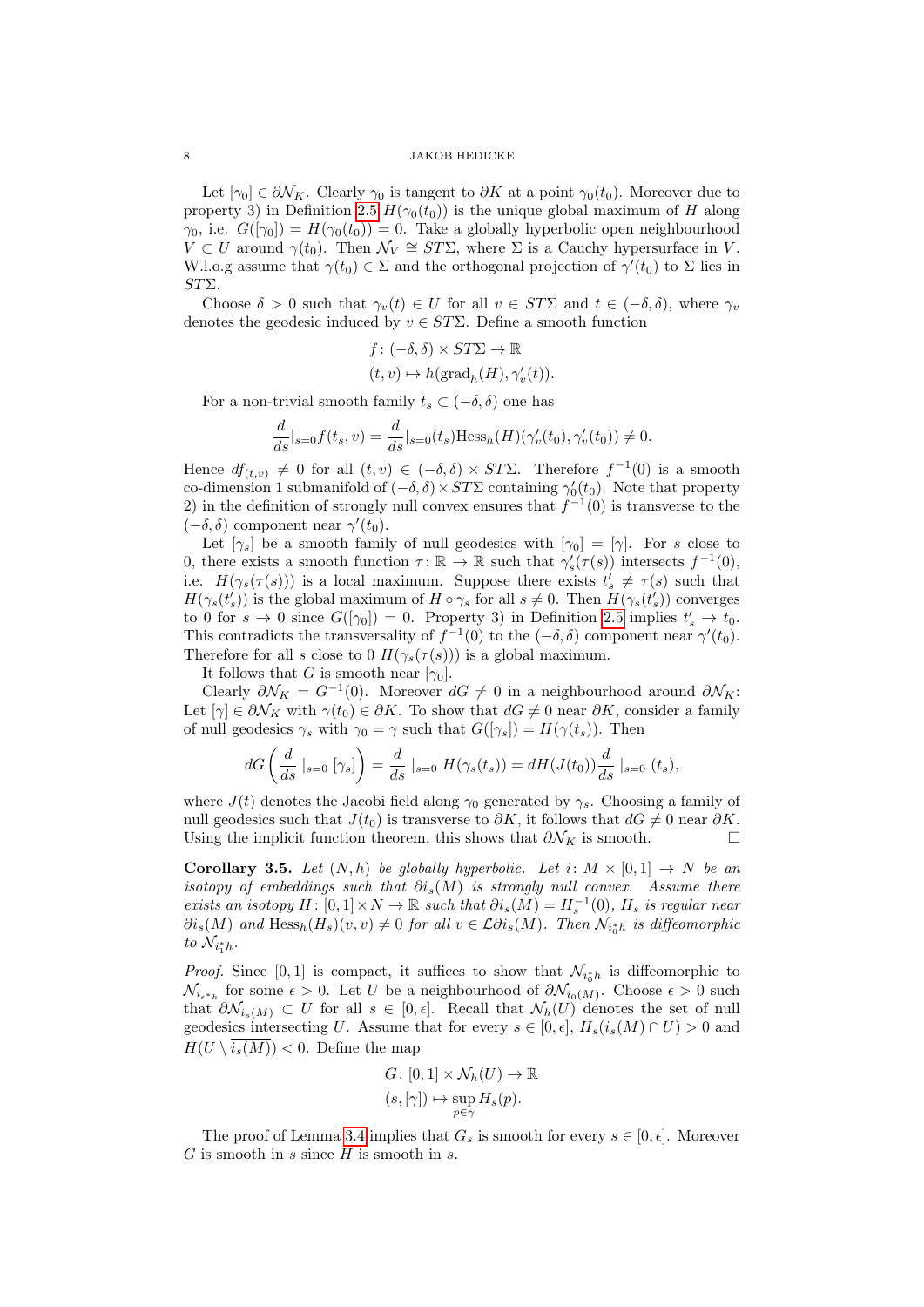Let g be a Riemannian metric on N. An isotopy between  $\partial i_0(M)$  and  $\partial i_{\epsilon}(M)$ is given by  $\Phi_s|_{\partial i_0(M)}$ , where  $\Phi_s: U \to U$  denotes the projection of the time-s map of the time dependent vector field  $\text{grad}_g(H_s)$  to U. Since  $\partial i_s(M)$  is compact [\[11,](#page-14-13) Chapter 8,Theorem 1.3] implies that  $\Phi_{\epsilon}|_{\partial i_0(M)}$  extends to a diffeotopy with compact support on N. This diffeotopy maps  $i_0(M)$  diffeomorphically onto  $i_{\epsilon}(M)$ .

Next we want to analyse the characteristic foliation of the boundary of  $\mathcal{N}_K$  for some strongly null convex  $K \subset N$ .

First note that for any spacetime  $(M, g)$  the contact structure in  $\mathcal{N}_g$  has an interpretation in terms of Jacobi fields as explained in [\[20\]](#page-15-0) and [\[1\]](#page-14-1): Let  $[J] \in T\mathcal{N}_g$ and  $(-\epsilon, \epsilon) \ni s \mapsto [\gamma_s]$  be a curve in  $\mathcal{N}_g$  with  $\frac{d}{ds}|_{s=0}[\gamma_s] = [J]$ . For every smooth choice of representatives  $\gamma_s$  defines a variation of null geodesics. Hence  $\frac{d}{ds}|_{s=0}\gamma_s$ defines a Jacobi field along  $\gamma_0$ . Changing the representatives of  $[\gamma_s]$  this Jacobi field changes by a term parallel to  $\gamma'_0$ . Thus [J] can be identified with an equivalence class of Jacobi fields along  $\gamma_0$  defined by a variation of null geodesics and differing by a term parallel to  $\gamma'_0$ . Furthermore since [*J*] is defined by geodesic variations containing only null geodesics one has  $g(\frac{\nabla}{dt}J, \gamma'_0) = 0$  which implies that  $g(J, \gamma'_0)$  is constant along  $\gamma_0$ . The contact structure on  $\mathcal{N}_g$  can be written as

$$
\xi_g([\gamma]) = \{ [J] \in T_{[\gamma]} \mathcal{N}_g | g(J, \gamma') = 0 \}.
$$

Note that due to the observations above this expression is well defined and does not depend on the choice of representatives.

Since K is strongly null convex,  $\partial \mathcal{N}_{g_K}$  is determined by the null vectors tangent to  $\partial K$ , i.e.  $[\gamma] \in \partial \mathcal{N}_{g_K}$  if and only if  $\gamma'$  is tangent to  $\partial K$  at a unique point.

<span id="page-8-0"></span>**Lemma 3.6.** The characteristic foliation of  $\partial \mathcal{N}_{g_K}$  is determined by the equivalence classes of Jacobi fields [J] with initial conditions

$$
J(0) \in ((\gamma'(0))^{\perp} \cap T\partial K)
$$
  

$$
\frac{\nabla}{dt}J(0) \in (\gamma'(0))^{\perp},
$$

where  $J \in [J] \in T_{[\gamma]} \partial \mathcal{N}_K$  and  $(\gamma'(0))^{\perp} := \{ v \in T_{\gamma(0)} N | h(v, \gamma'(0)) = 0 \}.$ 

*Proof.* Let  $\gamma$  be a null geodesic with  $\gamma'(0) \in T\partial K$ . As described above the tangent space  $T_{\gamma} \partial \mathcal{N}_{g_K}$  can be identified with equivalence classes of Jacobi fields along  $\gamma$ that arise from variations of null geodesics tangent to  $\partial K$ . Thus an equivalence class in this tangent space is uniquely determined by a Jacobi field  $J$  with the initial conditions  $J(0) \in T_{\gamma(0)} \partial K$  and  $\frac{\nabla}{dt} J(0) \in (\gamma'(0))^{\perp}$ . Since  $h(J, \gamma')$  is constant along  $\gamma$  one has  $J \in \xi_{\eta} \cap T_{[\gamma]} \partial \mathcal{N}_K$  if and only if  $J(0) \in (\gamma'(0))^{\perp}$ .

**Remark.** If K is not relatively compact, there can be null geodesics in  $\partial N_K$  that do not intersect  $\overline{K}$ . Consider  $(N, h) = (\mathbb{R} \times \mathbb{R} \times S^1, -dt^2 + g_C) = (\mathbb{R} \times \mathbb{R} \times S^1, -dt^2 +$  $ds^2 + d\theta^2$ , where  $\theta$  denotes the angle of a point in  $S^1 \subset \mathbb{R}^2$  with respect to the vector (1,0). Let  $K = \mathbb{R} \times (-1,1) \times S^1$ . Then K is causally simple since  $(-1,1) \times S^1$  is geodesically convex in  $(\mathbb{R} \times S^1, g_C)$ . Moreover  $\mathcal{N}_{g_K}$  is an open subset of  $\mathcal{N}_h$ . The null geodesics in N are up to parametrisation of the form  $(s, \gamma(s))$ , where  $\gamma$  is a geodesic for  $(\mathbb{R} \times S^1, g_C)$ . Every point in  $(\mathbb{R} \times S^1, g_C)$  lies on two closed geodesics, all other geodesics are complete and intersect  $(-1,1) \times S^1$ . Thus all null geodesics in N intersect  $\overline{K}$  except for the geodesics starting outside of  $\overline{K}$  such that  $\gamma(s)$  is closed. Hence  $\overline{\mathcal{N}_{g_K}} = \mathcal{N}_h$ .

*Proof of Proposition [2.7.](#page-4-2)* We first show that the set  $\mathcal{L}\partial K$  of future pointing null vectors tangent to  $\partial K$  is smooth. Let H be defined like in the proof of Lemma [3.4.](#page-6-0)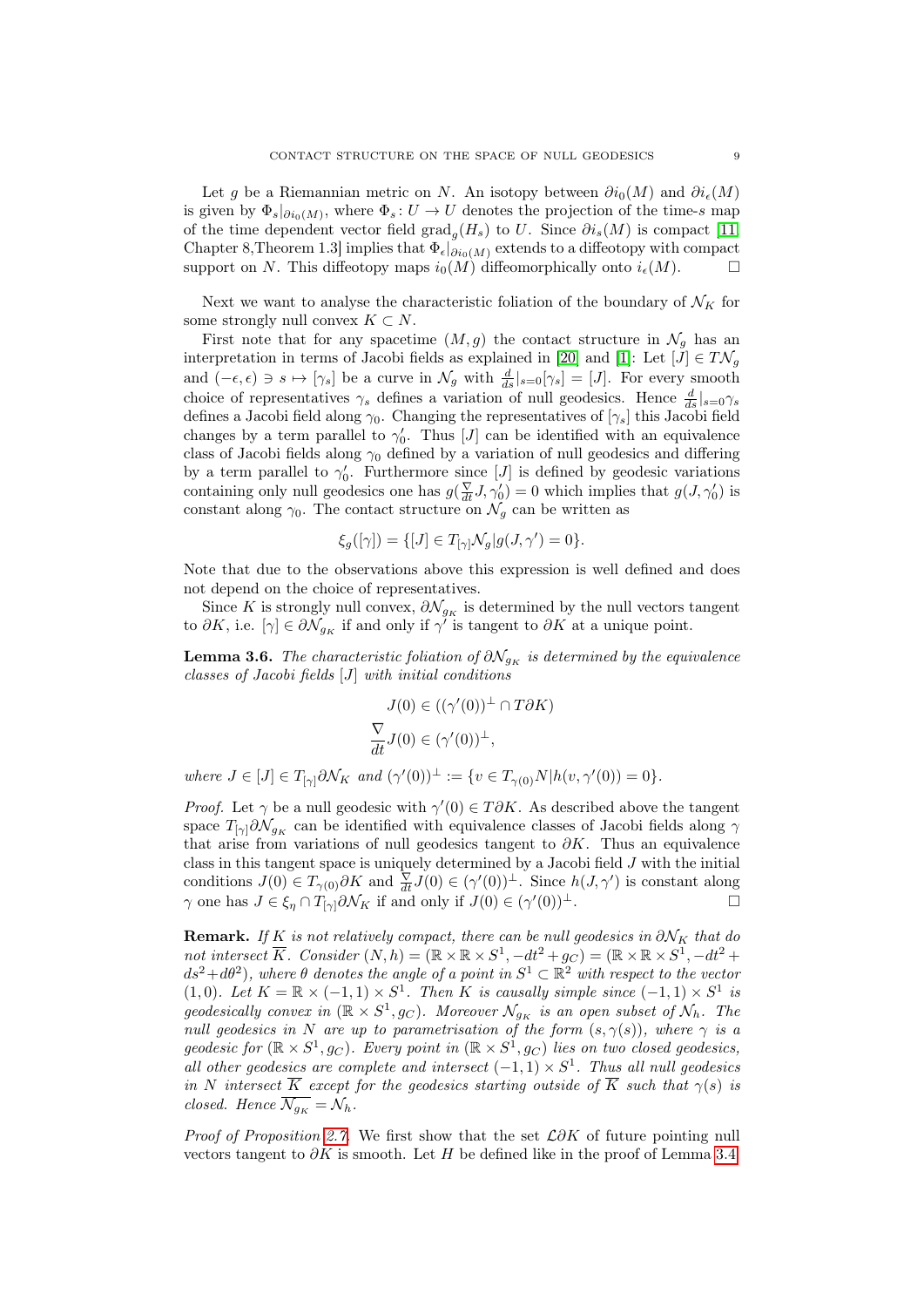Consider the map

$$
F: \mathcal{L}N \to \mathbb{R}^2
$$
  

$$
v \mapsto (H(\pi(v)), dH(v)),
$$

where  $\pi: \mathcal{L}N \to N$  denotes the projection map. Then  $\mathcal{L}\partial K = F^{-1}(0)$ . Let  $v \in$  $\mathcal{L}\partial K$  and  $\gamma_v$  be the geodesic with  $\gamma'(0) = v$ . Then

$$
\frac{d}{dt}|_{t=0}(H(\pi(\gamma'_v(t)), dH(\gamma'_v(t))) = (0, \text{Hess}_h(H)(v, v)) \neq 0.
$$

If  $\gamma_s$  is a variation of null geodesics with  $\gamma_s'(0) = v$  such that  $\frac{d}{ds}|_{s=0}\gamma_s(0)$  is transverse to  $\partial K$  one has

$$
\frac{d}{ds}|_{s=0}H(\pi(\gamma_s'(0))) = dH(\frac{d}{ds}|_{s=0}\gamma_s(0)) \neq 0.
$$

This implies that dF is surjective near  $\mathcal{L}\partial K$ , i.e.  $\mathcal{L}\partial K$  and therefore  $\mathcal{L}\partial K/\mathbb{R}_{>0}$  are smooth. Let  $[\gamma] \in \partial \mathcal{N}_K$  with  $\gamma(0) \in \partial K$ . Take a globally hyperbolic neighbourhood V around  $\gamma(0)$  with Cauchy hypersurface  $\Sigma$  such that  $\gamma(t_0) \in \Sigma$  and the part of  $\gamma'(t_0)$  tangent to  $\Sigma$  lies in  $ST\Sigma$ . Then  $\mathcal{N}_V \cong ST\Sigma$  is an open neighbourhood of [γ]. The map  $\sigma$  is the restriction to  $\partial \mathcal{N}_K \cap \mathcal{N}_V$  of the diffeomorphism from  $\mathcal{N}_V$  to STΣ. Hence the maps  $\sigma$  is a diffeomorphism and  $\sigma \circ \pi$  is smooth.

Recall that the boundary of K can be divided into the timelike part  $T_K$ , consisting of the points where  $h|_{\partial K}$  is a Lorentzian metric, the spacelike part  $S_K$  where  $h|_{\partial K}$  is Riemannian and the remaining null part  $L_K$ . Since  $\partial K$  is 2-dimensional, for every  $p \in T_K$  there are two independent lightlike directions in  $T_P \partial K$ . Moreover there exists one lightlike direction if  $p \in L_K$  and no lightlike direction if  $p \in S_K$ . Let  $[J] \in T_{[\gamma]} \partial \mathcal{N}_{g_K}$  for some  $[\gamma]$  with  $\gamma(0) \in \partial K$ . Due to Lemma [3.6](#page-8-0)  $[J] \in \xi_{[\gamma]}$  if and only if  $J(0) \in (\gamma'(0))^{\perp} \cap T\partial K$ . Hence  $[\gamma]$  is a singular point of the characteristic foliation if and only if  $\gamma(0) \in L_K$  since then  $T_{\gamma(0)} \partial K = (\gamma'(0))^{\perp}$ . If  $Y \in \Gamma(T \partial \mathcal{N}_{g_K})$ defines the characteristic foliation and  $[\gamma]$  is not singular,  $Y_{[\gamma]}$  projects to the tangent vector of a lightlike curve through  $\gamma(0)$  on  $\partial K$ .

*Proof of Theorem [2.8.](#page-4-0)* Since  $N$  is in particular stably causal, one can choose a smooth time function  $\tau \colon N \to \mathbb{R}$  with spacelike level-sets such that  $\tau(\overline{K}) > 0$ , i.e.  $\tau$  is a function with future pointing timelike gradient (see [\[22\]](#page-15-1)). Due to Proposition [2.7](#page-4-2)  $\tau|_{\partial K}$  can be lifted to a smooth function  $T: \partial \mathcal{N}_K \to \mathbb{R}$  using the map  $\sigma: \mathcal{N}_K \to$  $\mathcal{L}\partial K$ . Choose a contact form  $\alpha$  for  $\xi_h$  and denote by  $\beta$  the restriction of  $\alpha$  to  $T\partial \mathcal{N}_{q_K}$ .

Claim:  $\tau$  can be chosen such that  $Fd\beta + \beta \wedge dF$  is a volume form. Then [\[5,](#page-14-10) Lemma 2.10] implies that  $\partial \mathcal{N}_K$  is convex.

At the singularities of the characteristic foliation one has  $\beta = 0$  and  $d\beta \neq 0$  since  $\alpha$  is a contact form. Hence in a neighbourhood U around the singularities the claim is always true.

Let  $V \subset \partial \mathcal{N}_K$  be open such that  $\partial \mathcal{N}_K = V \cup U$  and V does not contain singularities. Choose  $Y_1, Y_2 \in \Gamma(TV)$  so that  $Y_1$  spans the characteristic foliation and  $Y_2$ is tangent to the level sets of T and  $\beta(Y_2) = 2$ . Note that Y<sub>1</sub> and Y<sub>2</sub> are transverse since they project to a lightlike and spacelike vector field. Assume that  $T$  is strictly increasing along the flow of  $Y_1$ .

Then

$$
Td\beta(Y_1, Y_2) + (\beta \wedge dT)(Y_1, Y_2) = Td\beta(Y_1, Y_2) + dT(Y_1) = -T\beta([Y_1, Y_2]) + dT(Y_1).
$$

Therefore

$$
Td\beta + \beta \wedge dT > 0 \Leftrightarrow \frac{dT(Y_1)}{T} = d(\log(T))(Y_1) > \beta([Y_1, Y_2])
$$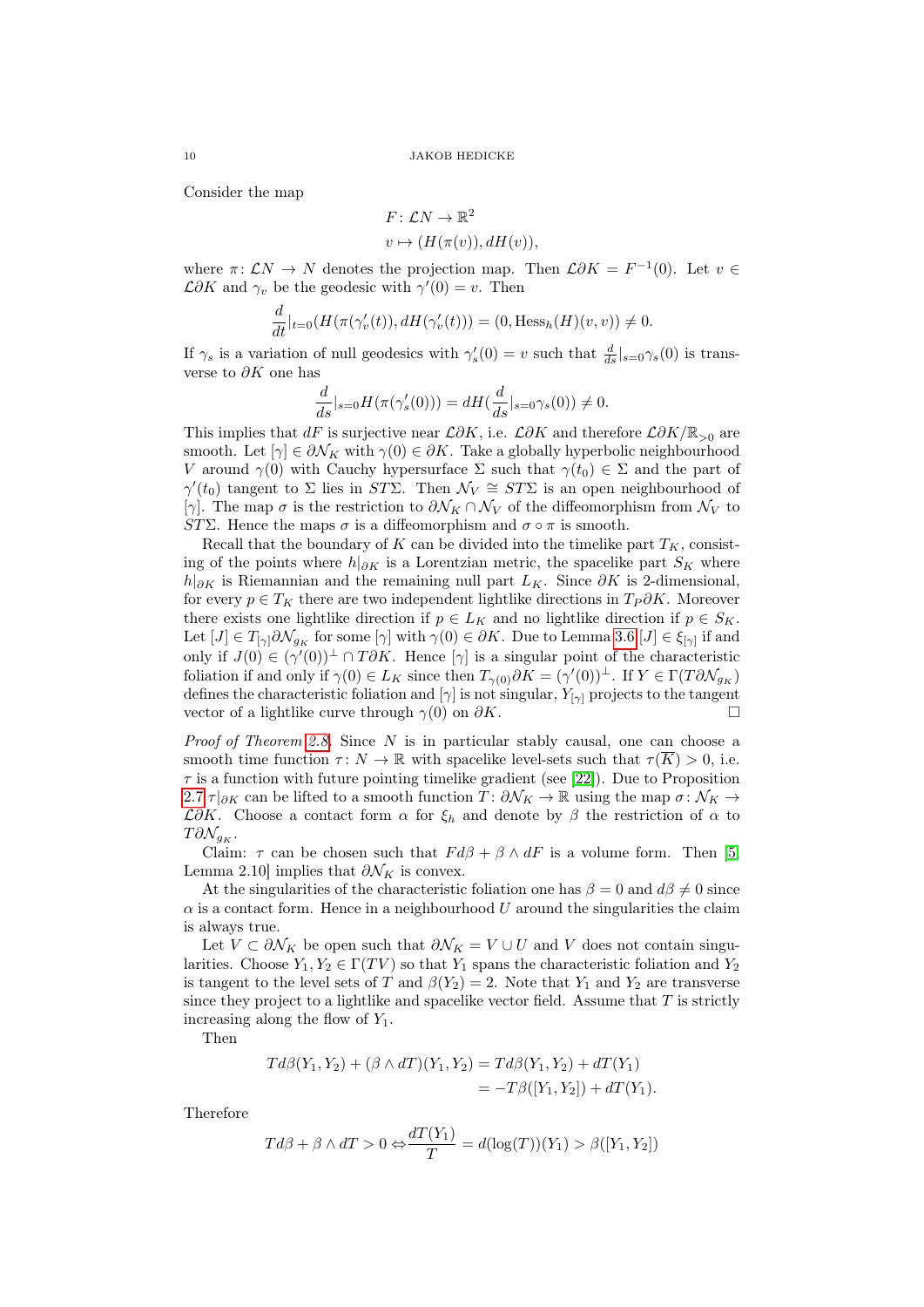

<span id="page-10-0"></span>FIGURE 1. Null geodesics at the boundary of a convex ball  $K$  in Minkowski 3-space and the characteristic foliation of  $\partial \mathcal{N}_K$ .

and since  $\partial \mathcal{N}_K$  is compact and  $Y_1$  vanishes near the singularities

$$
\beta([Y_1, Y_2]) < c < \infty.
$$

The vector field  $Y_2$  only depends on the level sets of  $\tau$ , not on the value. Thus  $\tau$ can be rescaled without changing the level sets such that  $T\beta([Y_1, Y_2]) < dT(Y_1)$ .

Due to Lemma [3.6](#page-8-0) the function  $T$  is strictly increasing along the leaves of the characteristic foliation. In particular, there are no closed leaves since  $N$  is causal and a closed leaf would project to a smooth closed lightlike curve in  $\partial K$ .

 $\Box$ 

# 3.3. Proof of Theorem [2.9.](#page-4-1) Claim:  $\mathcal{N}_K$  is diffeomorphic to  $D^2 \times S^1$ .

Since K is strongly null convex Proposition [2.7](#page-4-2) and Theorem [2.8](#page-4-0) imply that  $\partial \mathcal{N}_K$ is a convex torus with two circles of singularities. The contraction of  $K$  through causally simple subsets induces a contraction of  $\mathcal{N}_K$  to the sky of a point in K. Thus there exists a loop in  $\partial \mathcal{N}_K$  not null homologous that is contractible in  $\mathcal{N}_h$ . Dehn's Lemma (see e.g. [\[3,](#page-14-14) Chapter XVI]) implies that there is an embedded disk  $D \subset \mathcal{N}_{g_K}$  such that  $\partial D \subset \partial \mathcal{N}_K$  is homotopic to that loop. Note that since  $\mathcal{N}_K$ contracts to a circle,  $\pi_2(\mathcal{N}_K) = 0$ . Take a tubular neighbourhood  $U \cong D \times (-1,1)$ of D in  $\mathcal{N}_K$ . Then  $\partial(\mathcal{N}_K \setminus U)$  and  $\partial U$  are homeomorphic to a sphere. Since  $\pi_2(\mathcal{N}_K) = 0$  the Poincaré conjecture proven by Perelman (see [\[25,](#page-15-6) [26,](#page-15-7) [27\]](#page-15-8)) implies that U and  $\mathcal{N}_K \setminus U$  are diffeomorphic to a ball.

It follows that  $\overline{\mathcal{N}_K}$  is obtained by gluing two closed balls at two disjoint discs on their boundary, i.e.  $\mathcal{N}_K \cong D^2 \times S^1$ .

Theorem [2.8](#page-4-0) implies that  $\partial \mathcal{N}_K$  is a convex torus. The characteristic foliation has two circles of singularities that lie in the homotopy class of the skies, i.e. they are in the homotopy class of a generator of  $\pi_1(\partial \mathcal{N}_K)$ . Given a transverse contact vector field Y, the number of circles in  $\Gamma_Y$  has to be even and there is no leaf of the characteristic foliation connecting to circles in  $\Gamma_Y$  (see [\[6\]](#page-14-8)). Moreover a contractible dividing curve would imply that the contact structure on  $\mathcal{N}_h$  is overtwisted (see [\[6,](#page-14-8) Theorem 4.8.13]) which contradicts  $\mathcal{N}_h$  being contactomorphic to the standard tight contact structure on a spherical co-tangent bundle. This implies that there exist exactly two dividing circles parallel to the circles of singularities.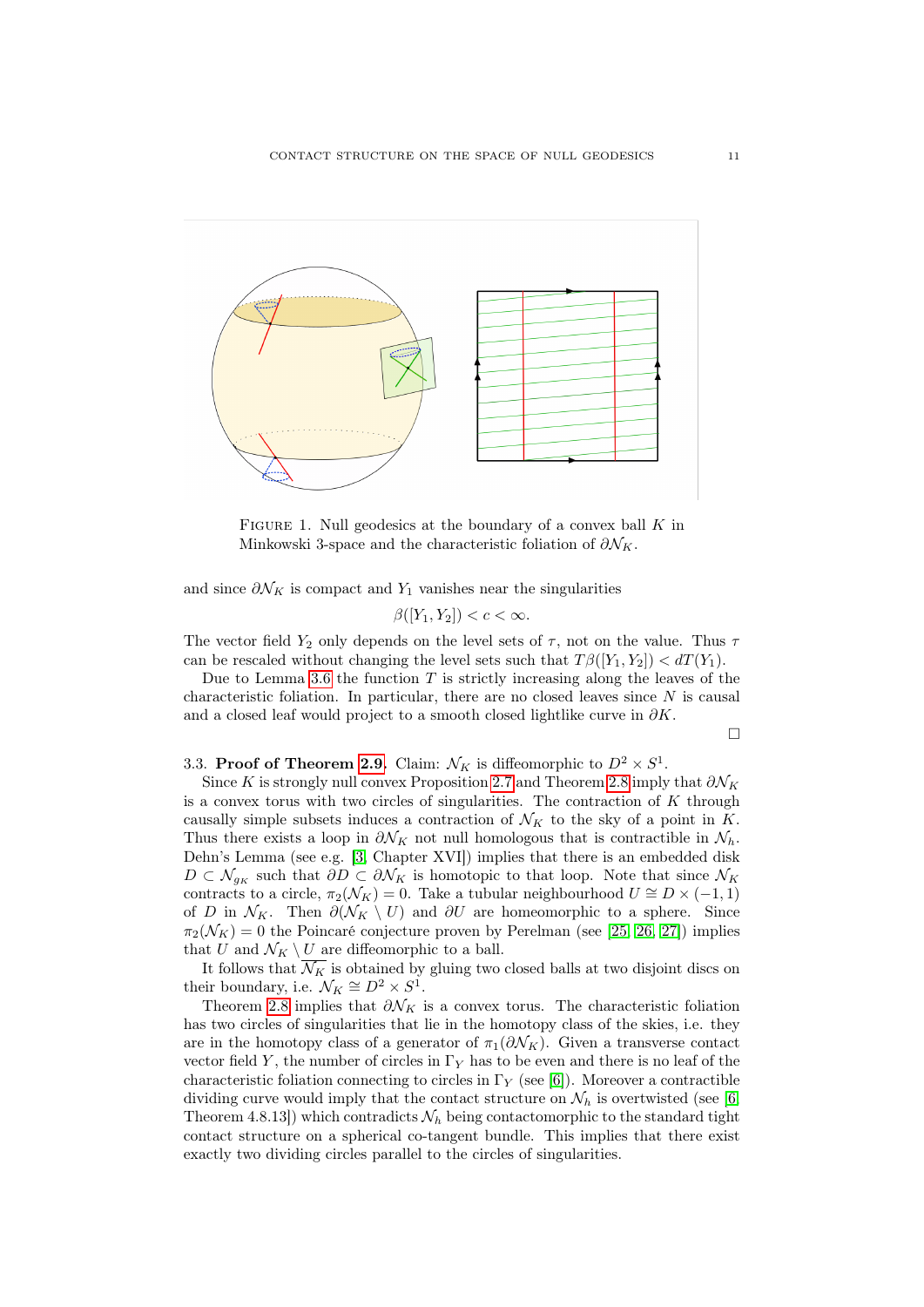[\[14,](#page-14-11) Theorem 8.2] states that there is a unique contact structure on the solid torus whose boundary is convex and has this characteristic foliation.

Let  $B^3(0)$  be the open unit ball in  $\mathbb{R}^{1,2}$ . Then  $\partial \mathcal{N}_{B^3}$  is a convex torus divided by the same curves as  $\partial \mathcal{N}_K$ . Due to Theorem [2.3](#page-3-0)  $\mathcal{N}_{B^3}$  is contact star-shaped in  $\mathcal{N}_{\mathbb{R}^{1,2}}$ for a contact vector field Y. By definition Y is transverse to  $\partial \mathcal{N}_{B3}$ . The Giroux flexibility theorem in [\[7\]](#page-14-3) allows to isotope  $\partial \mathcal{N}_{B3}$  to a solid torus  $T \subset \mathcal{N}_{\mathbb{R}^{1,2}}$  such that  $\partial T$  has the same characteristic foliation as  $\partial \mathcal{N}_K$ . Moreover T can be chosen such that  $\partial T$  is in an arbitrary small neighbourhood around  $\partial \mathcal{N}_{B3}$ . Then Y is also transverse to  $\partial T$  and T is contact star-shaped in  $\mathcal{N}_{\mathbb{R}^{1,2}}$ , i.e.

$$
(T, \xi_{\mathbb{R}^{1,2}}|_T) \cong (ST^*\mathbb{R}^2, \xi_{st}).
$$

Together with [\[14,](#page-14-11) Theorem 8.2] this finishes the proof of Theorem [2.9.](#page-4-1)

**Remark.** The techniques of the proof only work if  $(N, h)$  is 3-dimensional. One major difficulty is to determine the diffeomorphism type of  $\mathcal{N}_K$ . Methods that are recently developed in [\[16\]](#page-14-15) or [\[13\]](#page-14-16) could be used to generalise Theorem [2.9](#page-4-1) to higher dimensions.

#### 4. The characteristic foliation and conformal classes

In this section we construct a Poincaré return map for the characteristic foliation on  $\partial \mathcal{N}_K$  for strongly null convex subsets  $K \subset \mathbb{R}^{1,2}$ . The conjugacy class of this map can be used by applying Proposition [2.10](#page-5-0) to distinguish different conformal classes on K.

For this section assume that  $K$  satisfies the conditions of Theorem [2.9,](#page-4-1) i.e. the timelike part of  $\partial K$  is diffeomorphic to  $\mathbb{R} \times S^1$  and the lightlike part of  $\partial K$  consists of two embedded circles that are the boundary of the timelike part in  $\partial K$ .

<span id="page-11-0"></span>**Lemma 4.1.** Let Y be a non vanishing vector field on  $\mathbb{T}^2$  and let  $(\Gamma_{\theta})_{\theta \in S^1}$  be a foliation by smoothly embedded circles transverse to Y. Then the flow of Y defines a smooth Poincaré return map on each leaf of the foliation. The return map of every leaf is in the same (smooth) conjugacy class of circle maps.

*Proof.* Write  $p \in \mathbb{T}^2$  as  $p = (\Gamma_{\theta_p}(\varphi_p), \theta_p)$ , where  $\theta_p, \varphi_p \in S^1$ . One has to show that for fixed  $\theta_0 \in S^1$  and  $p_0 \in \Gamma_{\theta_0}$  the flow of Y returns to  $\Gamma_{\theta_0}$  in finite time. Define

$$
f_0 \colon \mathbb{R} \to [0, 1]
$$

$$
t \mapsto \theta_{\Phi_t^Y(p_0)},
$$

where  $\Phi_t^Y$  denotes the flow of Y and we identify  $S^1 \cong [0,1]/\{0,1\}$ . Since  $S^1$  is compact and Y is always transverse to  $\Gamma_{\theta}$  one has

$$
f_0'(t) = d\theta(Y(\Phi_t^Y(p_0)) > c > 0.
$$

Hence there exists a  $t_0 < \infty$  such that  $f_p(t_0) = f_p(0)$ . Rescaling Y one can assume that  $d\theta(Y(\Phi_t^Y(p_0)) = 1$ . Then the return map of every leaf is the same. Scaling the vector field Y by a positive function does not change the conjugacy class.

Denote the Poincaré return maps defined in Lemma [4.1](#page-11-0) by  $\Phi_{Y,\Gamma_\theta}$  and their conjugacy class by  $[\Phi_{Y,\Gamma}]$ .

**Proposition 4.2.** Let  $(\Gamma_{\theta})_{\theta \in S^1}$  be a foliation of  $\partial \mathcal{N}_K$  by smoothly embedded circles containing the two circles of singularities. There exists a non-vanishing vector field  $Y \in \Gamma(T \partial \mathcal{N}_K \cap \xi_n)$  which is transverse to all  $\Gamma_{\theta}$ .

*Proof.* Proposition [2.7](#page-4-2) implies that the map  $\sigma: \partial \mathcal{N}_K \to \mathcal{L} \partial K / \mathbb{R}_{>0}$  is a diffeomorphism. Denote by  $\pi: \mathcal{L}\partial K/\mathbb{R}_{>0} \rightarrow \partial K$  the projection map. The circles  $\pi(\sigma(\Gamma_\theta))$  define a foliation of  $T_K \cup L_K$  by embedded circles. Let v, w be a frame of  $\mathcal{L}\partial K/\mathbb{R}_{>0}$ . Then  $v = v_1 + v_2$  and  $w = w_1 + w_2$ , where  $v_1(p), v_2(p) \in T_p \partial K$  and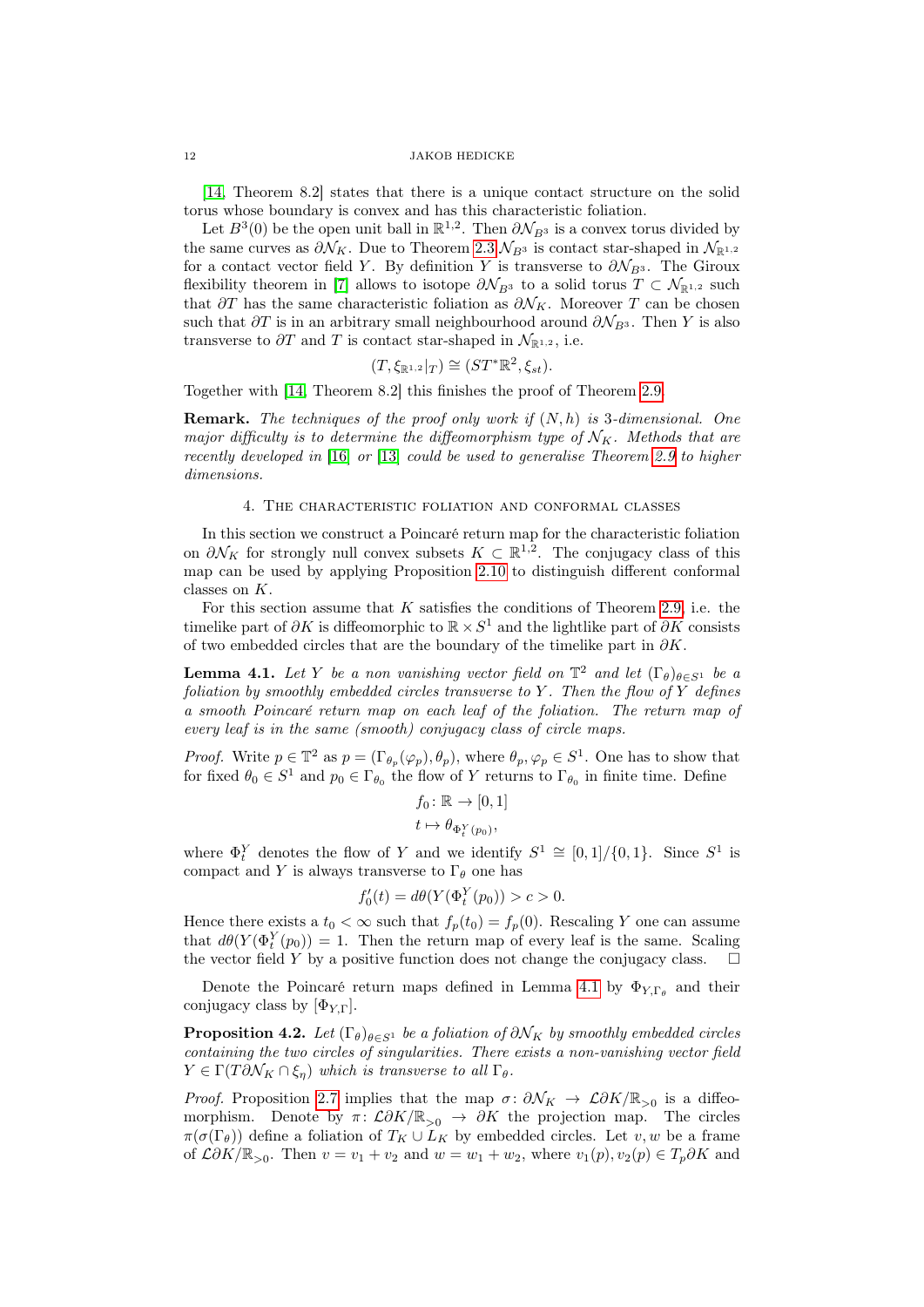$v_2(p), w_2(p) \in T(\mathcal{L}_p N/\mathbb{R}_{>0}).$  Assume that  $v_1$  is tangent to the foliation  $\pi(\sigma(\Gamma_\theta)).$ Since  $\mathcal{L}_p N/\mathbb{R}_{>0}$  is 1-dimensional one can assume that  $w_2 = v_2$ . Note that for a vector field X on  $\mathcal{L}\partial K$  the pullback  $\sigma^*X$  is Legendrian if and only if  $d\pi(X)$  is lightlike. Moreover  $v_1|_{T_K}$  and  $w_2|_{T_K}$  are a frame of  $T_K$  and  $w_2|_{L_K} = 0$ .

Let  $X_1: \mathcal{L}\partial K \to \mathbb{R}$  be a smooth function such that  $X_1(p) = 0$  if and only if  $\sigma^{-1}(p)$  is a singularity of the characteristic foliation. The equations

$$
\eta(X_1v_1 + X_2w_1, X_1v_1 + X_2w_1) = 0
$$
  

$$
X_1^2 + X_2^2 = 1
$$

define a smooth function  $X_2: \mathcal{L}\partial K \to \mathbb{R}$ .

Then  $X := X_1v + X_2w$  satisfies that  $d\pi(X) = 0$  and X has no zeroes. Hence  $Y := \sigma^* X$  defines a smooth non-vanishing vector field on  $\partial \mathcal{N}_K$  contained in  $\xi_{\eta}$ . □

- **Remark.** i) All vector fields with the same property differ from Y by multiplication with a smooth positive function. The existence of  $Y$  implies that the Euler characteristic of  $\partial \mathcal{N}_K$  vanishes, i.e. it has to be homeomorphic to the torus.
	- ii) The conjugacy class of the Poincaré return map of the circles of singularities is determined by the lightlike curves on  $\partial K$ .

Let  $[\gamma] \in \partial \mathcal{N}_K$  with  $\gamma(0) \in T_K$ . Then  $Y_{[\gamma]}$  is an equivalence class of Jacobi fields defined by a variation of null geodesics  $\gamma_s$  such that  $\gamma_s$  are tangent to  $\partial K$  and  $\frac{d}{ds}|_{s=0}\gamma_s$  is parallel to  $\gamma'(0)$ . Due to Proposition [2.7](#page-4-2) the flow of Y projected down to  $T_K$  consists of lightlike curves on  $\partial K$ . Through each point in  $T_K$  run up to re-parametrisation exactly two lightlike curves determined by the two lightlike geodesics tangent to this point. Furthermore each point of  $L_K$  is the endpoint of two different lightlike curves on  $\partial K$ . The Poincaré return map of a singular circle can then be obtained by following a smooth lightlike curve from one circle in  $L_K$  to the second circle and going back along the second lightlike direction to the first circle.

**Lemma 4.3.** Let  $\psi \colon \mathcal{N}_{\eta} \to \mathcal{N}_{\eta}$  be a contactomorphism. Then  $[\Phi_{Y,\Gamma}] = [\Phi_{d\psi(Y),\psi(\Gamma)}].$ 

*Proof.* The contactomorphism  $\psi$  maps the characteristic foliation of  $\partial \mathcal{N}_K$  to the one of  $\psi(\partial \mathcal{N}_K)$  and the circles of singularities to circles of singularities. Moreover  $d\psi(Y)$  is a non-vanishing vector field contained in  $\psi^*\xi_\eta$  on  $\psi(\partial \mathcal{N}_K)$ . Let  $\Gamma_0$  be a circle of singularities. Let  $p \in \Gamma_0$  and  $q = \Phi(p)_{Y,\Gamma_0}$ . Then  $\psi(q) = \Phi(p)_{d\psi(Y), \psi(\Gamma_0)}$ . Therefore  $\Phi(p)_{Y,\Gamma_0} = \psi^{-1} \circ \Phi(p)_{Y,\Gamma_0}$  $\circ \psi$ .

Consider a smooth strictly convex function  $f: (-1 - \epsilon_1, 1 + \epsilon_2) \to \mathbb{R}_{\leq 0}$  with  $f'' > 0$ ,  $f'(-1) = -1$  and  $f'(1) = 1$  for some  $\epsilon_1, \epsilon_2 > 0$ . Assume that  $\lim_{t \to -1-\epsilon_1} f(t) =$  $\lim_{t\to 1+\epsilon_2} f(t) = 0$ . Moreover assume that the surface of revolution defined by rotating the graph of f lying in the  $(x, t)$ -plane in  $\mathbb{R}^{1,2}$  around the t-axis is smooth. Denote by  $K_f$  the open subset of  $\mathbb{R}^{1,2}$  such that its boundary is this surface of revolution.

## **Lemma 4.4.** The set  $K_f$  is strongly null convex.

*Proof.* Since f is strictly convex, the set  $K_f$  is strictly convex in  $\mathbb{R}^3$ . Therefore every null geodesic in  $\mathbb{R}^{1,2}$  intersects  $K_f$  only once, i.e.  $\mathcal{N}_{K_f}$  is an open subset of  $\mathcal{N}_\eta$ . Moreover every null geodesic tangent to  $\partial K_f$  intersects  $\partial K_f$  in a unique point.

Consider the regular function H given in standard coordinates  $(t, x, y)$  by

$$
H(t, x, y) := -f(t) - x^2 - y^2.
$$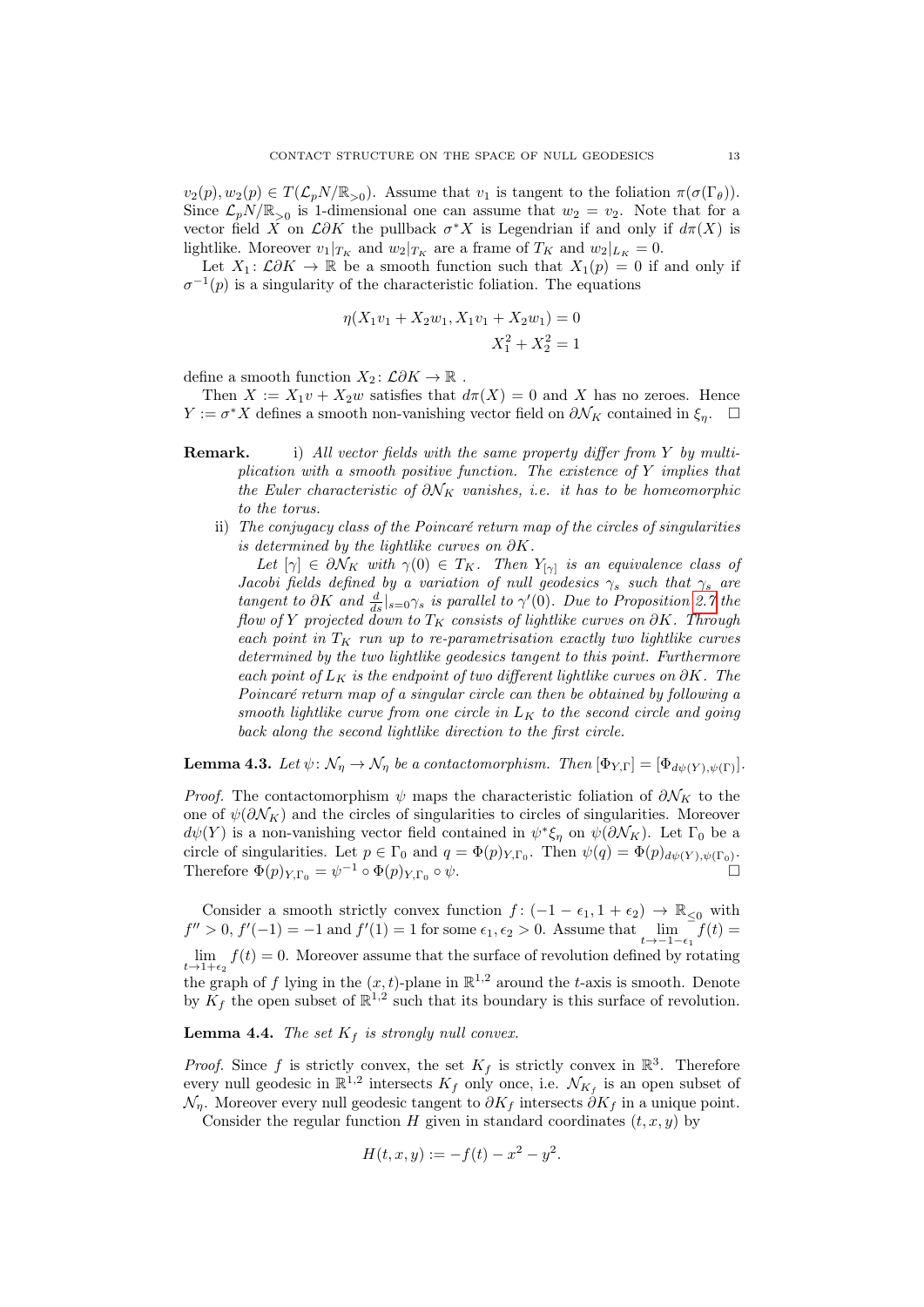Then for  $t \in (-1 - \epsilon_1, 1 + \epsilon_2)$  one has  $\partial K_f = H^{-1}(0)$ . The Hessian

$$
\text{Hess}_{\eta}(H) = \begin{pmatrix} -f'' & 0 & 0 \\ 0 & -2 & 0 \\ 0 & 0 & -2 \end{pmatrix}
$$

is negative definite.

**Remark.** The properties  $f'(-1) = -1$  and  $f'(1) = 1$  implies that  $L_{K_f} = \{-1\} \times$  ${B_{f(-1)}(0)} \cup {1} \times {B_{f(1)}(0)}$ . Furthermore  $T_{K_f}$  is the surface of revolution defined by  $f|_{(-1,1)}$ . In particular the space of null geodesics of  $K_f$  only depends on  $f|_{(-1,1)}$ .

**Proposition 4.5.** The Poincaré return map of a singular circle in  $\partial \mathcal{N}_{K_f}$  is conjugate to a rotation with angle

$$
2\int_{-1}^{1} \frac{\sqrt{1-(f')^2}}{f} dt.
$$

*Proof.* Since  $T_{K_f}$  is rotational symmetric, the Poincaré return map of a circle in  $L_{K_f}$  does not depend on the choice of starting point and has to be a rotation. The tangent space for  $p \in T_{K_f}$  is spanned by  $\frac{\partial}{\partial \theta}$  and

$$
f'(t)\left(\cos(\theta)\frac{\partial}{\partial x} + \sin(\theta)\frac{\partial}{\partial y}\right) + \frac{\partial}{\partial t},
$$

where  $\theta$  denotes the angle of the polar coordinate in the slices of constant time. Let  $\gamma$  be a lightlike curve on  $\partial K_f$  with

$$
\gamma' = \gamma_1' \frac{\partial}{\partial \theta} + \gamma_2' \left( f'(t) \left( \cos(\theta) \frac{\partial}{\partial x} + \sin(\theta) \frac{\partial}{\partial y} \right) + \frac{\partial}{\partial t} \right).
$$

Then

$$
\eta(\gamma', \gamma') = (\gamma_2' f')^2 + (\gamma_1 f)^2 - (\gamma_2')^2 = 0.
$$

Parametrising  $\gamma$  with time one gets

$$
(f')^{2} + (\gamma_{1}'f) = 1.
$$

Since f is strictly convex one has  $(f'|_{(-1,1)})^2 < 1$  and  $f < 0$ . Furthermore  $\gamma'_1(t_0) = 0$ if and only if  $t_0 = \pm 1$ . W.l.o.g. assume  $\gamma'_1 > 0$ . Then

$$
\gamma_1' = \frac{\sqrt{1 - (f')^2}}{f}.
$$

Thus the rotation number of the Poincaré return map is twice the angle covered by  $\gamma$  which is

$$
2\int_{-1}^{1} \frac{\sqrt{1 - (f')^2}}{f} dt.
$$

**Example.** Consider  $K_f$  for  $f(x) = -\frac{1}{4n}x^{2n} + \frac{1}{4}x^2 - c$ , where  $c > \frac{1}{2n}$  is fixed. Changing c, the angle 2  $\int_0^1$ −1  $\sqrt{1-(f')^2}$  $\frac{f(t')-1}{f}$  dt can take any value in  $(0, 2\pi]$ . Hence for every angle one can find an f such that the Poincaré return map of  $K_f$  is conjugate to a rotation by that angle.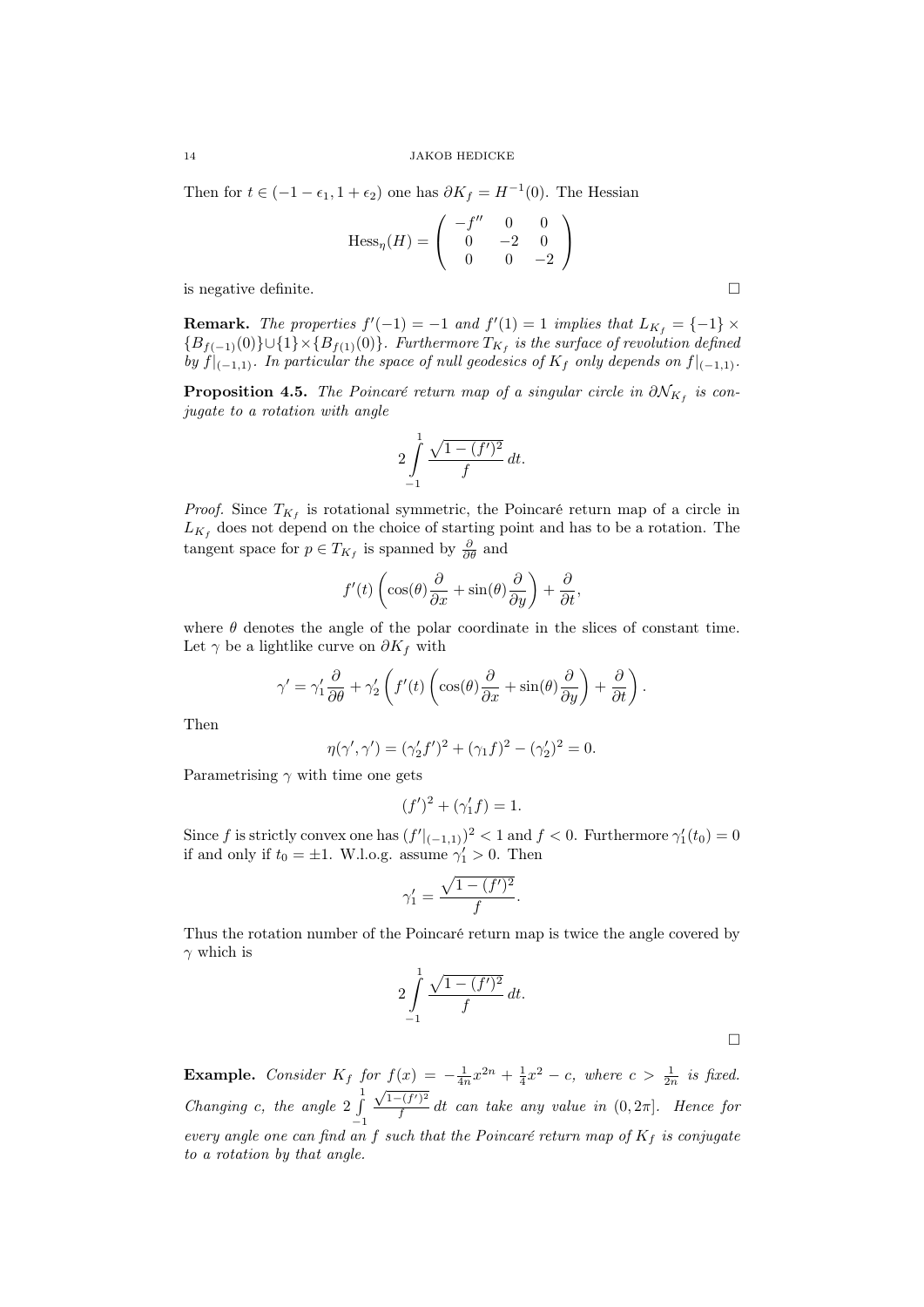**Example.** Let C be a causal diamond in  $\mathbb{R}^{1,2}$ , i.e. the domain of dependence of the open unit disc in  $\{0\} \times \mathbb{R}^2$ . Then C is globally hyperbolic since  $\{0\} \times D^2$  is a Cauchy hypersurface in C. This implies that its space of null geodesics  $N_C$  is contactomorphic to  $(ST^*\mathbb{R}^2, \xi_{st})$ . Its boundary are the fibres of  $ST^*\mathbb{R}^2$  over the unit circle in  $\{0\} \times \mathbb{R}^2$ . Hence the boundary has a foliation by Legendrian circles. Write  $p \in \partial \mathcal{N}_C$  as  $p = (\theta, \psi)$ , where  $\theta, \psi \in S^1 \cong [0, 1] / \{0, 1\}$ . Then for fixed  $\epsilon \in \mathbb{R}$ the circle

$$
\{(\theta,\theta+\epsilon)\}\subset\partial\mathcal{N}_C
$$

is transverse to the Legendrian circles. Moreover two of the circles consist of singularities of the characteristic foliation. The Poincaré return map of these singular circles is the identity.

The examples above provide various strongly causal subsets of  $\mathbb{R}^{1,2}$  that are diffeomorphic to a ball but not conformally equivalent as Lorentzian manifolds. On the other hand the conjugacy class of the Poincaré return map defined above does not uniquely determine the conformal class of the metric. For suitable choice of the convex function  $f$  the Poincaré return map defined above can be conjugate to the identity map. In this case  $K_f$  is not conformal to the causal diamond since it is not globally hyperbolic.

#### **REFERENCES**

- <span id="page-14-1"></span>[1] Bautista, A. Ibort, A. Lafuente, J. The Contact Structure in the Space of Light Rays, Preprint [arXiv:1510.08139v](http://arxiv.org/abs/1510.08139)1, 2015.
- <span id="page-14-9"></span>[2] Beem, J. K., Ehrlich, P. E., Easley, K. L., Global Lorentzian Geometry. Monographs and Textbooks in Pure and Applied Mathematics, 202, Second Edition, Marcel Dekker Inc., New York, 1996.
- <span id="page-14-14"></span>[3] Bing, R. H. The Geometric Topology of 3-Manifolds. American Mathematical Society Colloquium Publications Vol 40, 1983.
- <span id="page-14-2"></span>[4] Chekanov, Y., van Koert, O., Schlenk, F., Minimal Atlases of Closed Contact Manifolds. CRM Proceedings and Lecture Notes, Volume 49 (2009).
- <span id="page-14-10"></span>[5] Etnyre, J., Convex surfaces in contact geometry. Class notes (2004), available at http://people.math.gatech.edu/∼[etnyre/preprints/papers/surfaces.pdf](http://people.math.gatech.edu/~etnyre/preprints/papers/surfaces.pdf) .
- <span id="page-14-8"></span>[6] Geiges, H., An Introduction to Contact Topology. Cambridge Studies in Advanced Mathematics 109, Cambridge University Press, 2008 .
- <span id="page-14-3"></span>[7] Giroux, E., Convexité en topologie de contact. Comment. Math. Helv. 66 (1991), 637–677.
- <span id="page-14-4"></span>[8] Giroux, E., Structures de contact en dimension trois et bifurcations des feuil-letages de surfaces. Invent. Math. **141** (2000), 615-689.
- Guillemin, V., Cosmology in  $(2 + 1)$ -dimensions, cyclic Models, and Deformations of M<sub>2,1</sub>. Annals of Mathematics Studies, 121, Princeton University Press, Princeton, 1989.
- <span id="page-14-0"></span>[10] Hedicke, J., Suhr, S., Conformally embedded spacetimes and the space of null geodesics. Commun. Math. Phys. (2019). https://doi.org/10.1007/s00220-019-03499-0.
- <span id="page-14-13"></span>[11] Hirsch, M.W., Differential Topology. Graduate texts in mathematics, 33, Springer Verlag, Inc., New York, 1976.
- <span id="page-14-5"></span>[12] Honda, K., On the classification of tight contact structures I. Geom. Topol. 4 (2000), 309–368.
- <span id="page-14-16"></span>[13] Honda, K., Huang, Y., Convex hypersurface theory in contact topology, Preprint [arXiv:1907.06025,](http://arxiv.org/abs/1907.06025) 2019.
- <span id="page-14-11"></span>[14] Kanda, Y., The classification of tight contact structures on the 3-torus. Comm.in Anal. and Geom. 5 (1997), 413–438.
- <span id="page-14-12"></span>[15] Kühnel, W., Rademacher, H. Liouville's theorem in conformal geometry. J. Math. Pures Appl. (9) 88 (2007), no. 3, 251—260.
- <span id="page-14-15"></span>[16] Kwon, M., Wiegand, K., Zehmisch, K., Diffeomorphism type via aperiodicity in Reeb dynamics, Preprint [arXiv:1910.03824,](http://arxiv.org/abs/1910.03824) 2019.
- [17] Lee, J., Introduction to Smooth Manifolds. Graduate Texts in Mathematics, 218, Second Edition, Springer, New York, 2013.
- <span id="page-14-6"></span>[18] Low, R. J., The geometry of the space of null geodesics. J. Math. Phys. 30 (1989), no. 4, 809–811.
- <span id="page-14-7"></span>[19] Low, R. J., Spaces of causal paths and naked singularities. Class. Quantum Grav. 7 (1990), 943–954.